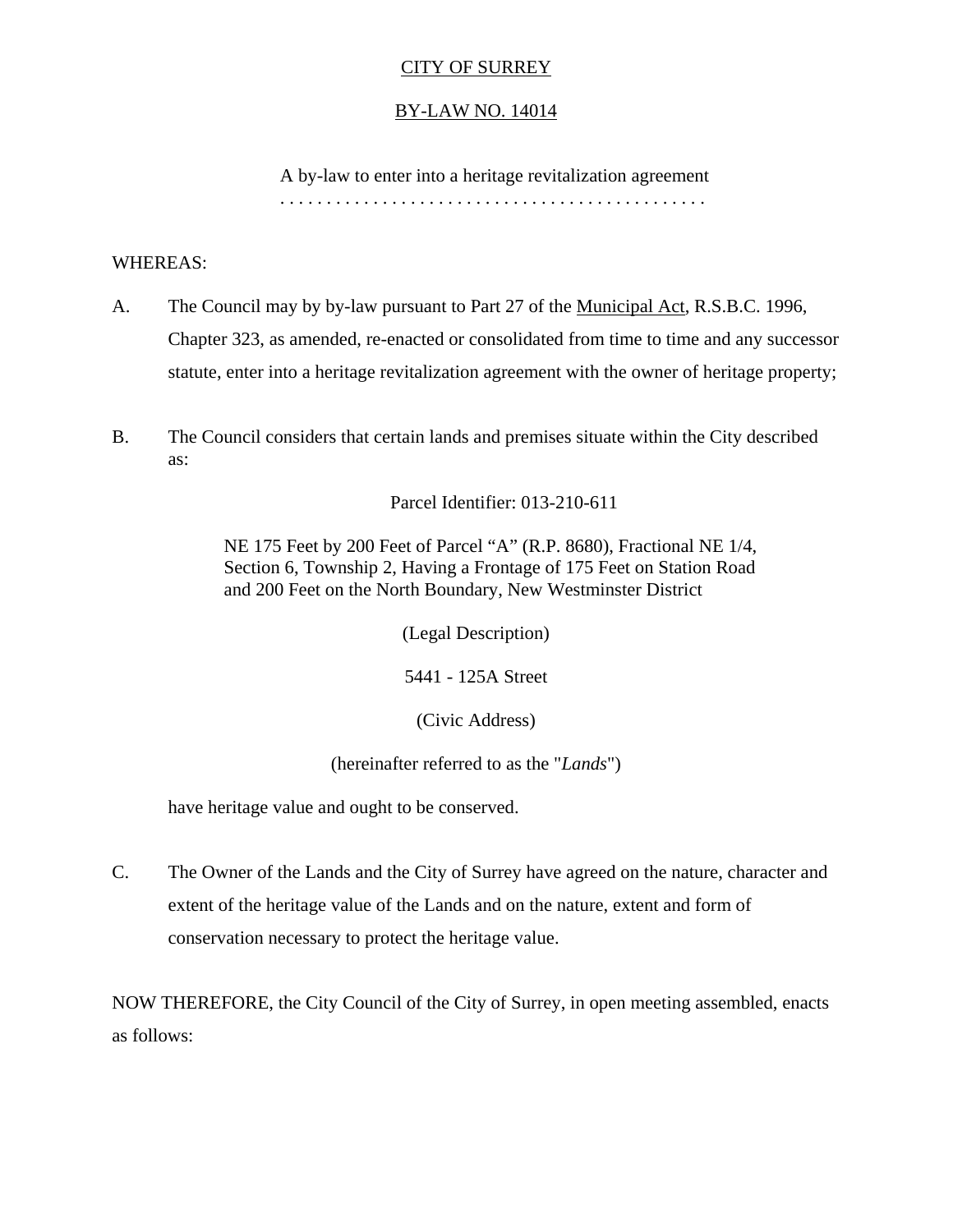- 1. The City Council is authorized hereby to enter into that certain Heritage Revitalization Agreement including Schedules "A" and "B" attached and hereto appended to this Bylaw as Schedule "1", (the "Heritage Revitalization Agreement") in respect of the Lands.
- 2. The Mayor and the City Clerk are authorized on behalf of the Council to sign and seal the Heritage Revitalization Agreement.
- 3. Schedule "1" forms a part of this By-law.
- 4. This By-law may be cited for all purposes as "City of Surrey Heritage Revitalization Agreement By-law, 2000, No. 14014".

READ A FIRST AND SECOND TIME on the 17th day of April, 2000.

PUBLIC HEARING HELD thereon on the 15th day of May, 2000.

READ A THIRD TIME ON THE 28th day of November, 2000.

RECONSIDERED AND FINALLY ADOPTED, signed by the Mayor and Clerk, and sealed with the Corporate Seal on the 4th day of December, 2000.

\_\_\_\_\_\_\_\_\_\_\_\_\_\_\_\_\_\_\_\_\_\_\_\_\_\_\_\_\_\_\_\_\_\_\_ MAYOR

 $\overline{\phantom{a}}$  CLERK

h:\by-laws\adopted\2000\clk14014.blw.doc rdd 04/04/06 09:53 AM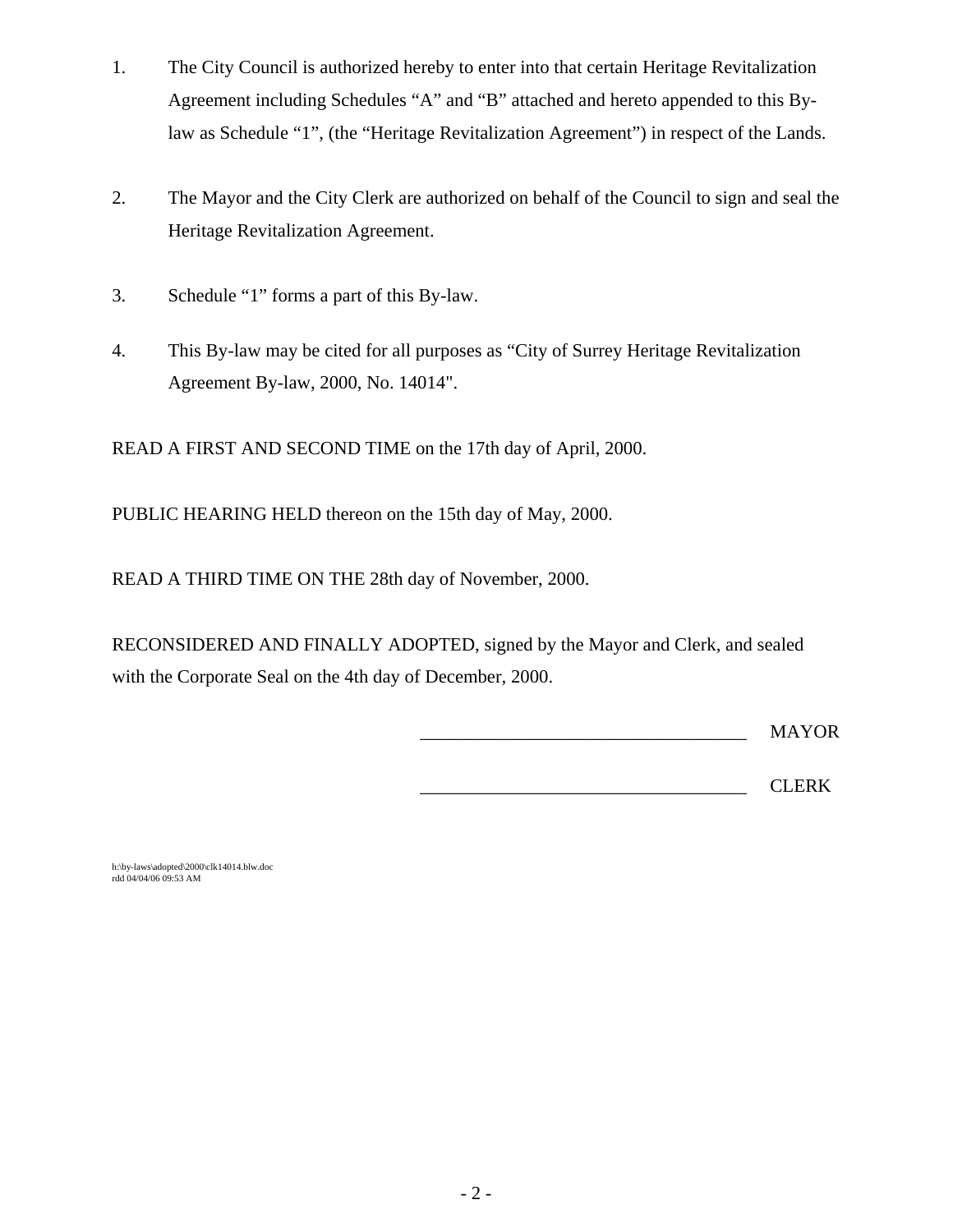#### **SCHEDULE "1"**

[To City of Surrey Heritage Revitalization Agreement By-law, 2000, No.14014]

## **HERITAGE REVITALIZATION AGREEMENT**

This Agreement made the 4th day of December, 2000

BETWEEN:

#### UNITED CHURCH OF CANADA

c/o Colebrook United Church 5441 - 125A Street Surrey, British Columbia, V3X 1W4

(the "Owner")

#### OF THE FIRST PART

AND:

CITY OF SURREY 14245 - 56 Avenue Surrey, British Columbia, V3X 3A2

(the "City")

OF THE SECOND PART

#### WHEREAS:

A. The Owner is the registered owner in fee simple of the following lands and premises situate in the City of Surrey, British Columbia and described as :

Parcel Identifier: 013-210-611

 NE 175 Feet by 200 Feet of Parcel "A" (R.P. 8680), Fractional NE 1/4, Section 6, Township 2, Having a Frontage of 175 Feet on Station Road and 200 Feet on the North Boundary, New Westminster District

(Legal Description)

5441 - 125A Street (Civic Address)

(the "Lands")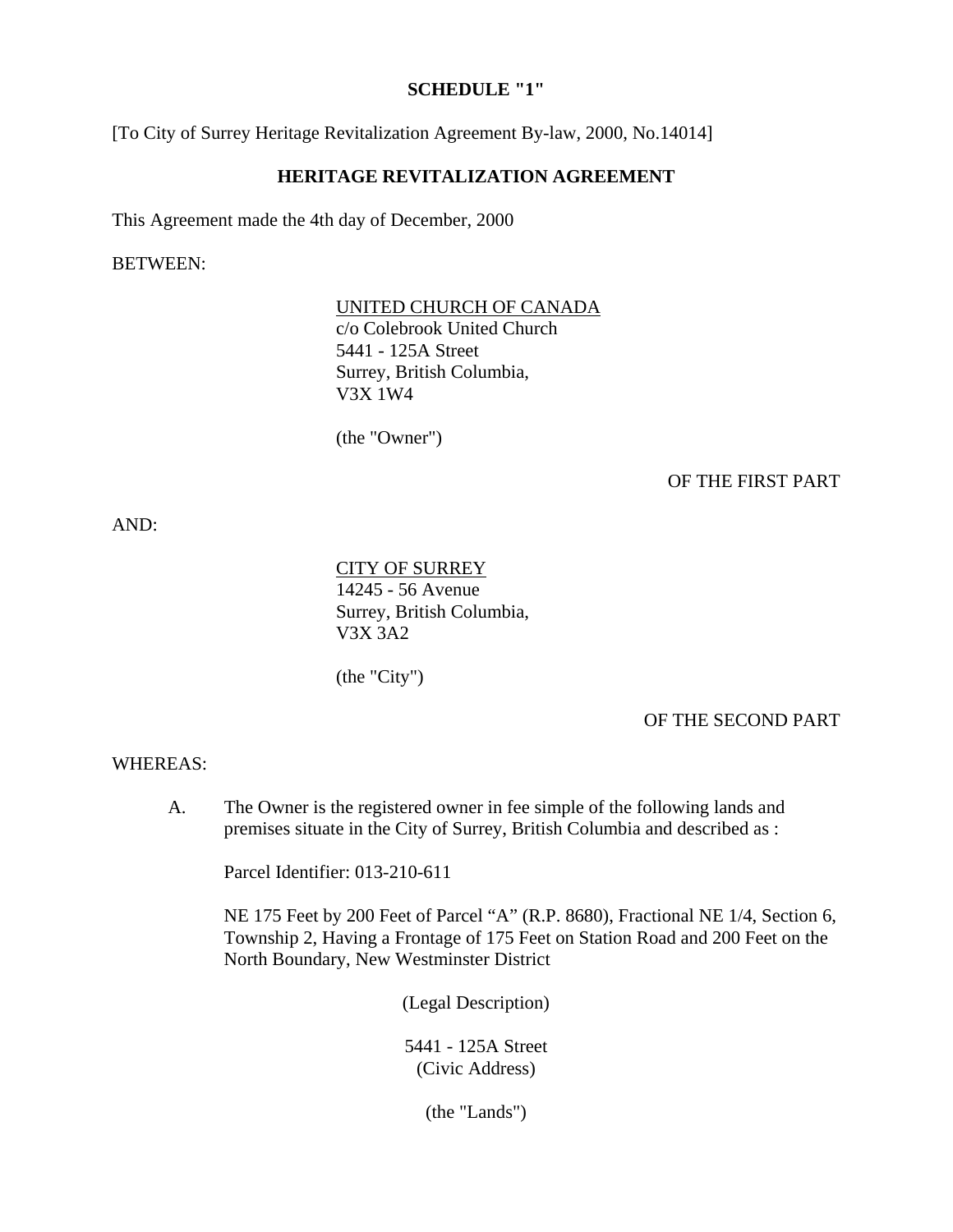- B. The City and the Owner consider that the Lands have *heritage value* and *heritage character*.
- C. The City and the Owner desire to conserve the *heritage value* and *heritage character*.
- D. For the purpose of *conservation* of the *heritage value* and *heritage character*, the Owner and the City have agreed to enter into this Agreement setting out the terms and conditions of continuing protection for the *heritage value* and *heritage character* of the Lands.
- E. The improvements on the Lands which have *heritage value* and *heritage character* which both the Owner and the City desire to conserve have been described by text, photographs and plans attached as Schedule "A" (the "Conservation Plan") to this Agreement.
- F. The building identified on the Conservation Plan as the Colebrook United Church (the "Church") is listed on the Surrey Heritage Register.

NOW THEREFORE THIS AGREEMENT WITNESSES that in consideration of the mutual premises of the parties hereto and for other good and valuable consideration (the receipt and sufficiency of whereof is hereby by the parties acknowledged) the Owner and the City covenant and agree with one another pursuant to Section 966 of the Municipal Act, R.S.B.C., 1996, Chapter 323, as amended, re-enacted or consolidated from time to time and any successor statute (the "Municipal Act"), as follows.

# Conservation Plan

- 1. (a) The Conservation Plan forms a part of this Agreement and to the extent that the text, photographs, plans and drawings constituting the Conservation Plan require interpretation, the City shall determine the matter and Section 15 of this Agreement shall apply.
	- (b) Part I of the Conservation Plan identifies, details and describes the character, extent and nature of the improvements on the Lands that have *heritage value* and *heritage character*. Part II of the Conservation Plan provides for the timing and phasing of, and sets out standards and specifications for, restoration, rehabilitation, replication, repair, replacement or maintenance to be undertaken and completed pursuant to this Agreement. Part III of the Conservation Plan sets out restrictions, requirements, guidelines and exemptions for the *conservation* and maintenance of all improvements on the Lands that have *heritage value* and *heritage character*.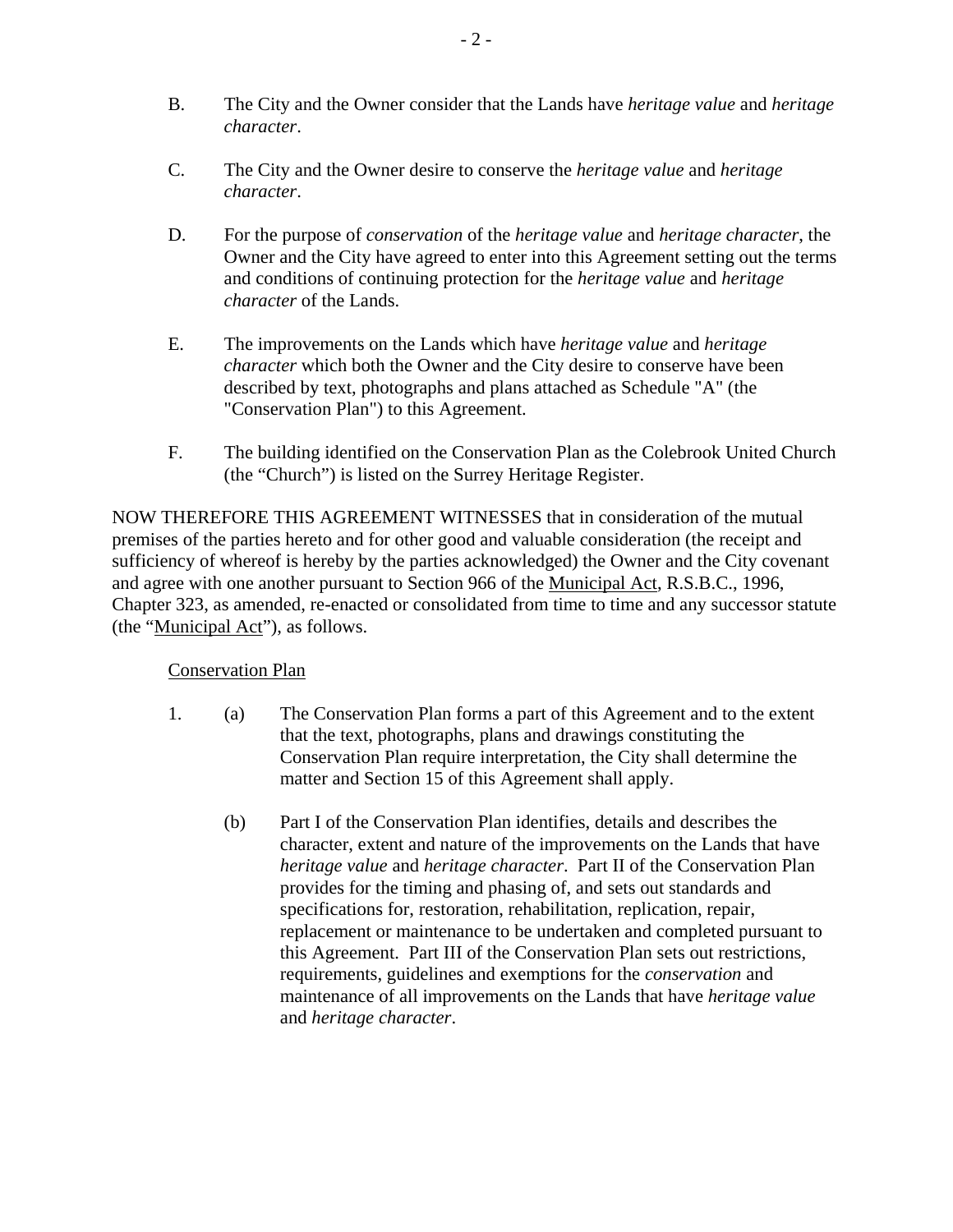#### Owner's Obligations to Conserve and Maintain

- 2. The Owner covenants and agrees that:
	- (a) no improvements on the Lands identified in the Conservation Plan as having *heritage value* or *heritage character* shall be *altered* including alterations required or authorized by this Agreement, except as agreed to by the City;
	- (b) each action of restoration, rehabilitation, replication, repair, replacement or maintenance, required by Part II of the Conservation Plan, shall be commenced and completed in accordance with the timing, phasing, standards and specifications set out in Part II of the Conservation Plan;
	- (c) all improvements identified in Part I of the Conservation Plan as having *heritage value* and *heritage character* shall be maintained to the minimum standards and in accordance with the guidelines and requirements set out in Part III of the Conservation Plan;
	- (d) all those undeveloped areas of the Lands identified as shaded area on the "First Floor Plan (Second Phase)" on page A-11 of Schedule "A", forming part of the Conservation Plan, being lands in the opinion of the City necessary for the *conservation* of proximate improvements, identified in the Conservation Plan as having *heritage value* and *heritage character* shall continue to remain free of all development and shall be kept in their landscaped and cultivated state, as required in and in accordance with the guidelines set out in Part III of the Conservation Plan, and without limiting the generality of the foregoing, the elevation and configuration of the land shall not be altered, and no trees or landscaping shall be removed or cut, except for reasonable pruning and grooming;
	- (e) in the event that the Church is more than 50% destroyed by fire, explosion or other natural catastrophe, it shall be reconstructed in a massing and style similar to, but not necessarily identical to, the existing Church, and notwithstanding all provisions of Surrey Zoning By-law, 1993, No. 12000, as amended, any restrictions or relaxations provided by this Agreement to the Lands shall apply. The design of the reconstructed Church shall capture the original design components of the Church, including but not limited to the roof pitch, roofing material, roof lines including gables, granite stone facing on the east side, wood cladding, window style and placement, and location of entrances;
	- (f) the Owner shall do or cause to be done all such things, and shall take or cause to be taken all such actions as are necessary to ensure that the restrictions and requirements provided in Subsections (a), (b), (c), and (d) and (e) of this Section 2 are fully observed, and the Owner shall not do, cause or allow to be done anything that would be in breach of the restrictions herein.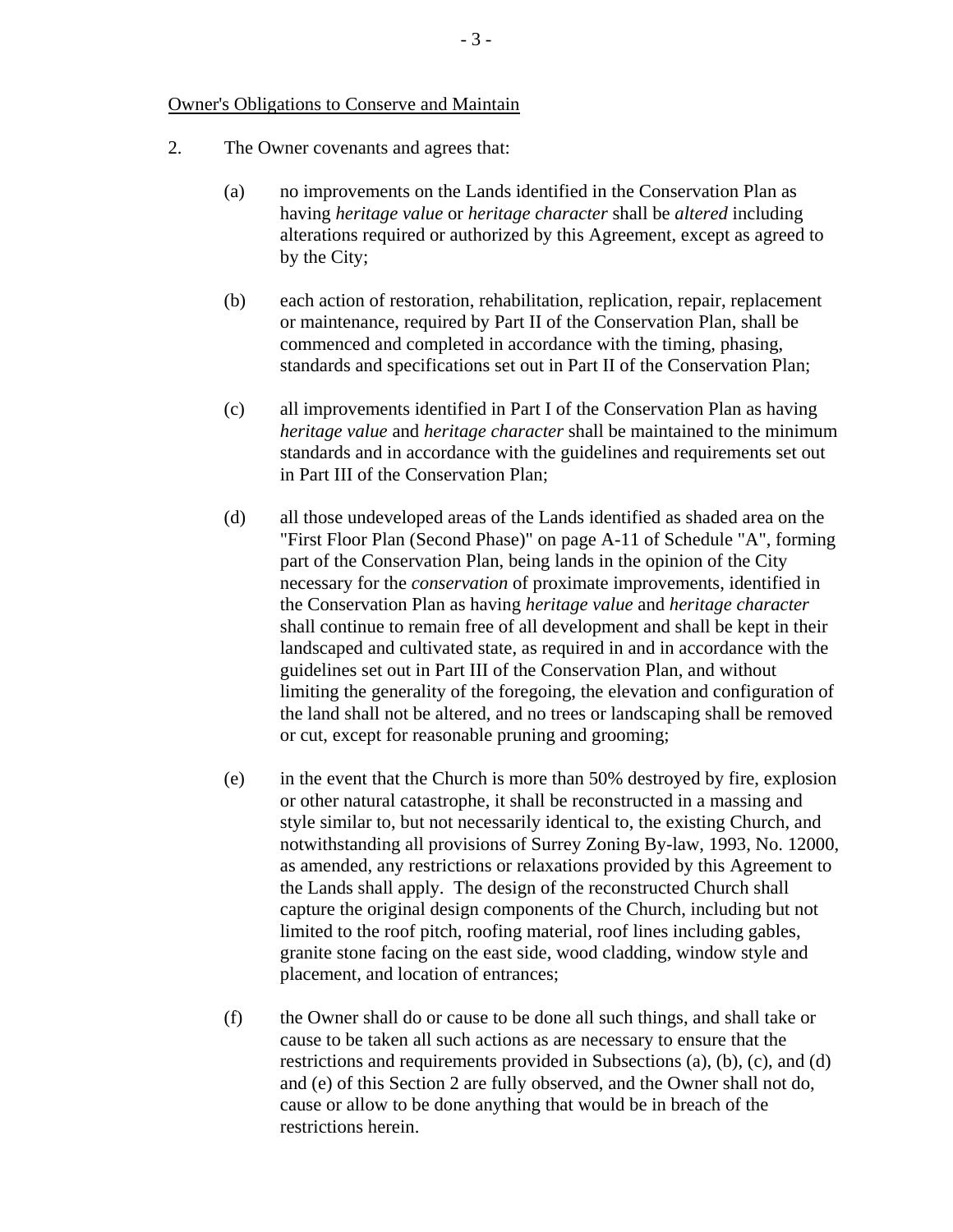## Variation of By-laws

- 3. Pursuant to Section 966 (2) (b) of the Municipal Act, the following by-laws of the City are varied and supplemented in their application to the Lands in the manner and to the extent provided as follows:
	- (a) Section C, Table C.4 of Part 5, Off-Street Parking and Loading/Unloading of City of Surrey Zoning By-law, 1993, No. 12000, as amended, is hereby amended as set out in Section I of Schedule "B" which is incorporated hereto and forms part of this Agreement as it relates to the Lands.
	- (b) Sections D, E, F, H.2 and I.2 of Part 31, Assembly Hall 1 Zone (PA-1), of City of Surrey Zoning By-law, 1993, No. 12000, as amended, are hereby amended as set out in Sections II, III, IV, V and VI of Schedule "B" which is incorporated hereto and forms part of this Agreement as it relates to the Lands.

## Construction and Maintenance

4. Wherever in this Agreement the Owner restores, rehabilitates, replicates, repairs, replaces, maintains or in any way *alters* improvements on, or features of the Lands identified in the Conservation Plan as having *heritage value* and *heritage character* or constructs or maintains other works to protect or conserve such improvements or features, all such work shall be done at the Owner's sole expense strictly in accordance with the Conservation Plan and as agreed by the City and all improvements or features shall be diligently and continuously maintained in good repair and efficient operating condition by the Owner at the Owner's sole expense in accordance with good engineering, design, heritage and *conservation* practice.

# No Liability to City

- 5. In no case shall the City be liable or responsible in any way for:
	- (a) any personal injury, death or consequential damage of any nature whatsoever, howsoever caused, that be suffered or sustained by the Owner or by any other person who may be on the Lands; or
	- (b) any loss or damage of any nature whatsoever, howsoever caused to the Lands or any improvements or personal property thereon belonging to the Owner or to any other person;

arising directly or indirectly from compliance with the restrictions and requirements herein, wrongful or negligent failure or omission to comply with restrictions and requirements herein, or refusal, omission or failure of the City to enforce or require compliance by the Owner with the restrictions or requirements herein or with any other term, condition or provision of this Agreement.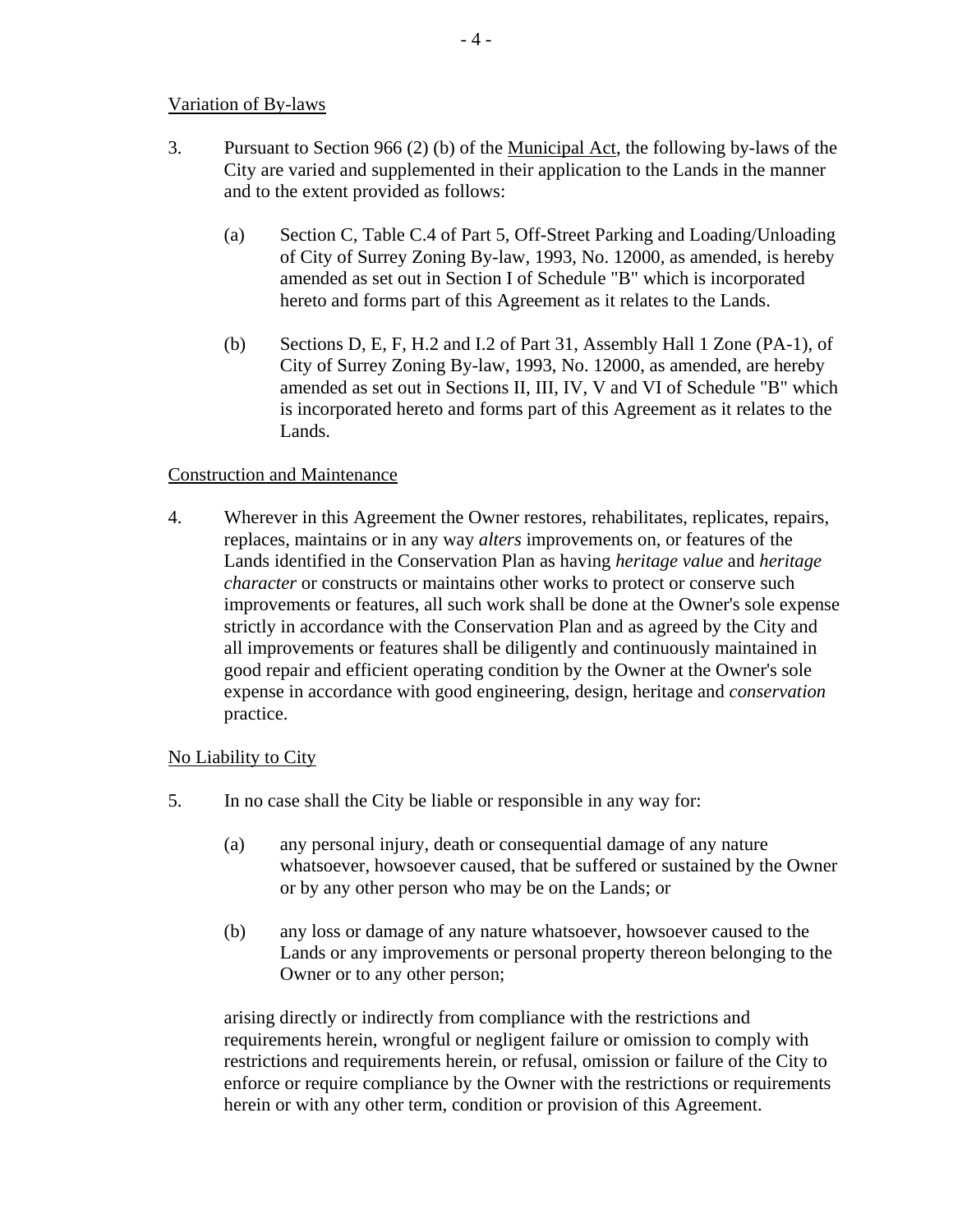#### Reasonable Care and Risk

6. The Owner shall at all times, in complying with the restrictions or requirements herein and its obligations in respect thereof, take reasonable care not to injure any person or cause or allow damage to any property, and shall take reasonable care not to cause, suffer, permit or allow any condition to exist that might reasonably lead to, cause or result in injury to any person or property including persons and property on adjacent lands. It shall be the sole responsibility of the Owner to comply and maintain compliance with the restrictions and requirements herein in a safe manner, and without reasonably foreseeable risk to person or property as aforesaid. Compliance with the restrictions and requirements in this Agreement shall be at the sole and exclusive risk of the Owner.

## Modification

7. If, in fulfilling its responsibilities and obligations pursuant to this Agreement, the Owner perceives or becomes aware of any unreasonable risk of injury to persons or damage to property or other potential loss that cannot be reasonably avoided, alleviated, reduced or eliminated except by measures that would be a breach of the restrictions, requirements or its obligations herein, the Owner shall notify the City in writing of the nature and extent of the risk and of the measures proposed by the Owner to be undertaken at its sole cost to reduce, alleviate, avoid or eliminate the risk. Risk shall remain with the Owner.

## Indemnity

8. The Owner shall at all times indemnify and save harmless the City of and from all loss and damage, and all actions, claims, costs, demands, expenses, fines, liabilities and suits of any nature whatsoever by whomsoever brought for which the City shall or may become liable, incur or suffer by reason of existence and effect whether direct or indirect of the restrictions or requirements herein, or breach or nonperformance by the Owner of any covenant, term or provision hereof, or by reason of any work or action of the Owner in performance of its obligations hereunder, or by reason of any wrongful act or omission, default or negligence of the Owner.

## Alternative Remedies

9. Any performance by the City pursuant to a statutory right to perform the obligations of an Owner arising out of this Agreement may be exercised fully in accordance with the Municipal Act, and shall be without prejudice to any and all other remedies at law and equity available to the City, and no reference herein to, or exercise of any specific right or remedy by the City, shall preclude the City from exercising any other right or remedy.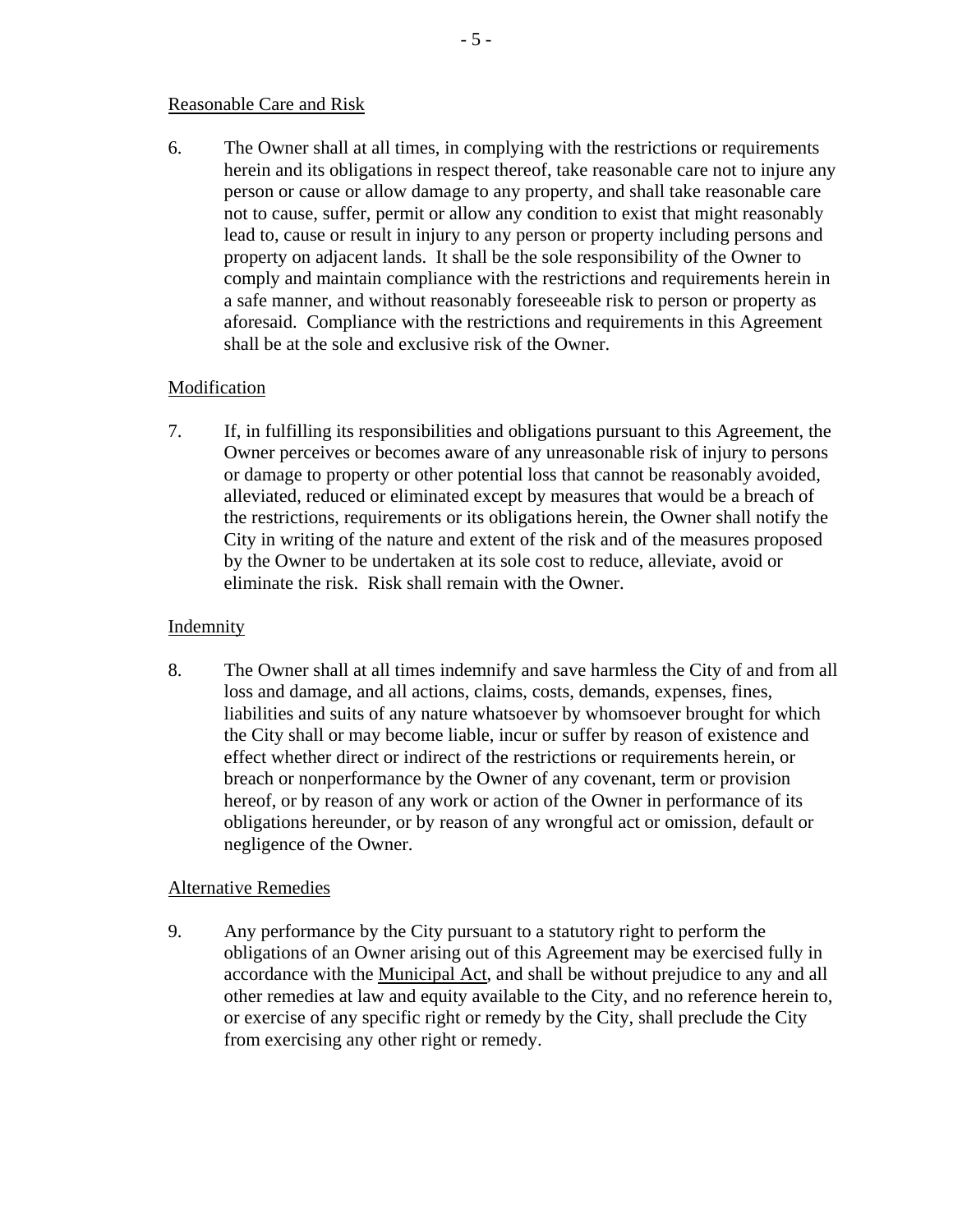#### Damages

10. The Owner covenants and agrees that the measure of damages for any breach of the restrictions or requirements of this Agreement shall include, but shall not be limited to, the actual cost and expense of all administration, labour, materials, equipment, services and work required for all remedial acts necessary to fully restore, rehabilitate, replace, repair or maintain the building, structure, improvements on or features of the Lands having *heritage value* and *heritage character* to be protected, conserved, preserved or kept in its natural state. The nature and extent of any breach of the said restrictions and requirements, and the nature and extent of any restoration, rehabilitation, replacement, maintenance or remedial work or action of any nature required to remedy such breach shall be determined by the City by reference to the Conservation Plan, and Sections 2 and 3 of this Agreement.

## No Waiver

11. No restrictions, requirements or other provisions in this Agreement shall be deemed to have been waived by the City unless a written waiver authorized by resolution of the Council and signed by an officer of the City has first been obtained, and without limiting the generality of the foregoing, no condoning, excusing or overlooking by the City on previous occasions of any default nor any previous written waiver shall be taken to operate as a waiver by the City of any subsequent default or in any way to defeat or affect the rights of remedies to the City.

## Statutory Authority and Proprietary Rights

12. Nothing in this Agreement shall limit, impair, fetter, or derogate from the statutory powers of the City all of which powers may be exercised by the City from time to time and at any time to the fullest extent that the City is enabled and no permissive by-law enacted by the City, or permit, license or *approval*, granted, made or issued thereunder, or pursuant to statute, by the City shall estop, limit or impair the City from relying upon and enforcing this Agreement.

# Compliance with Laws

13. Despite any provision of this Agreement, the Owner shall comply with all laws, including by-laws of the City and all regulations and orders of any authority having jurisdiction, and to the extent only that such laws, regulations and orders are mandatory and necessarily require the breach of any restriction or positive obligation herein to be observed or performed by the Owner, or less than strict compliance with the terms hereof, then the Owner upon sixty (60) days' written notice to the City shall be excused from complying with such restrictions or performing such obligation and such restriction or obligation shall be suspended but only to the extent and for the time that such mandatory law, regulation or order is inconsistent with compliance with the said restrictions or obligations.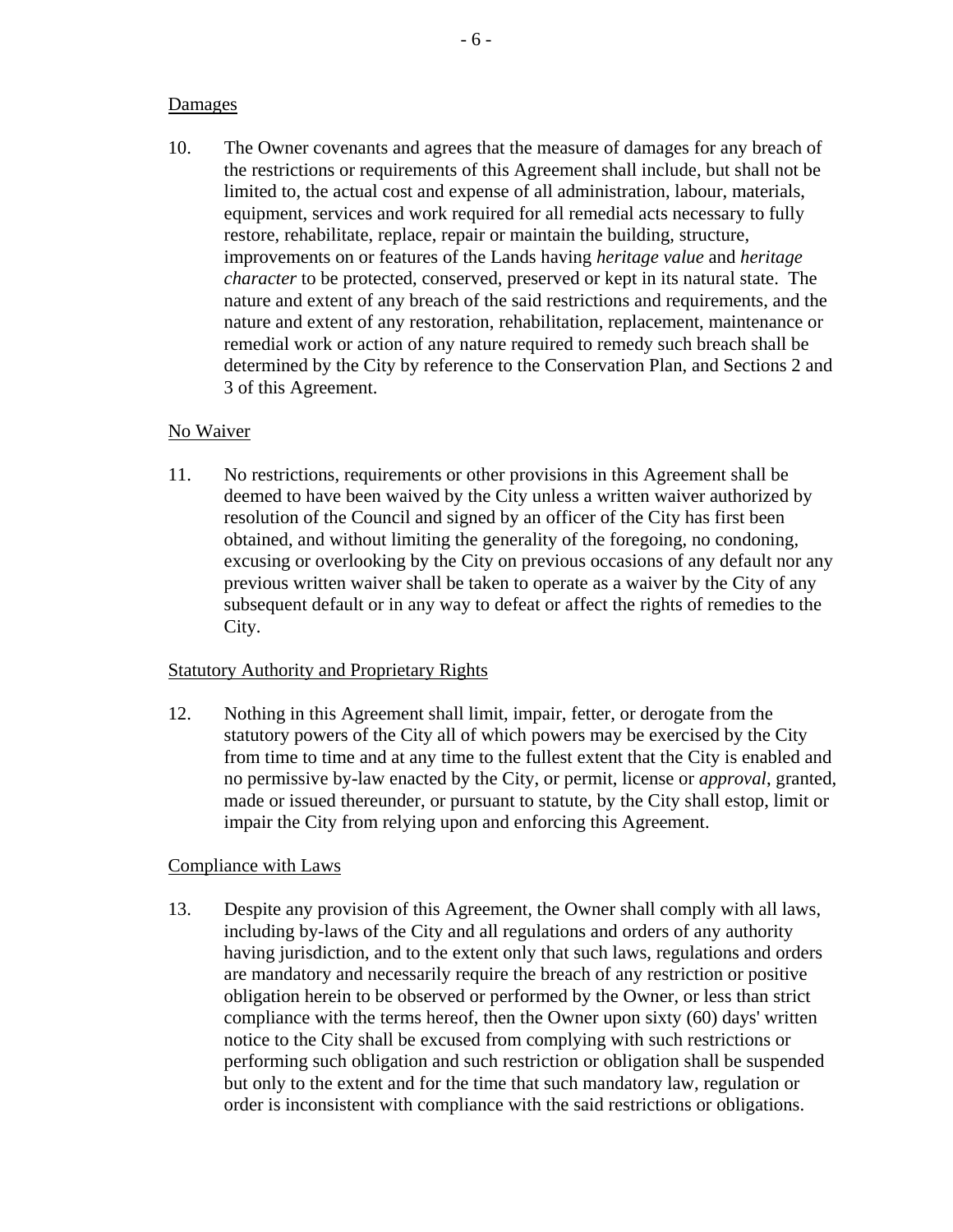#### **Notice**

14. Any notice to be given hereunder shall be in writing and may be either delivered personally or sent by prepaid registered mail and if so mailed shall be deemed to have been given five (5) days following the date upon which it was mailed. The address of the parties for the purpose of notice shall be as follows:

If to the City:

Attention: City Clerk City of Surrey 14245 - 56 Avenue Surrey, B.C. V3X 3A2

If to the Owner:

Attention: United Church of Canada c/o Colebrook United Church 5441 - 125A Street Surrey, B.C. V3X 1W4

 Any party hereto may at any time give notice in writing to the other of any change of address and after the third day of giving of such notice, the address therein specified shall be the address of such party for the giving of notices hereunder.

#### Arbitration

- 15. The Owner, if dissatisfied with the City's interpretation of the Conservation Plan and any determination pursuant to Section 1(a) of this Agreement may require that the matter be decided and determined by binding arbitration as follows:
	- (a) The Owner must, within fourteen (14) days of any exercise of discretion by the City, give notice to the City of its intention to dispute and in such notice shall name a member in good standing of the Architectural Institute of British Columbia who has agreed to act as an arbitrator;
	- (b) the City shall within fourteen (14) days of receipt of the aforesaid notice either accept the Owner's arbitrator, or name another with the same qualifications willing to act, and shall give notice of the same to the Owner;
	- (c) where each of the Owner and the City have named an arbitrator, the two arbitrators shall within fourteen (14) days of the City's notice pursuant to this Section 15(b) appoint a third arbitrator having the same qualifications and the three arbitrators shall decide the dispute;
	- (d) where the City accepts the arbitrator first selected by the Owner, that arbitrator shall act as a single arbitrator and forthwith decide the dispute;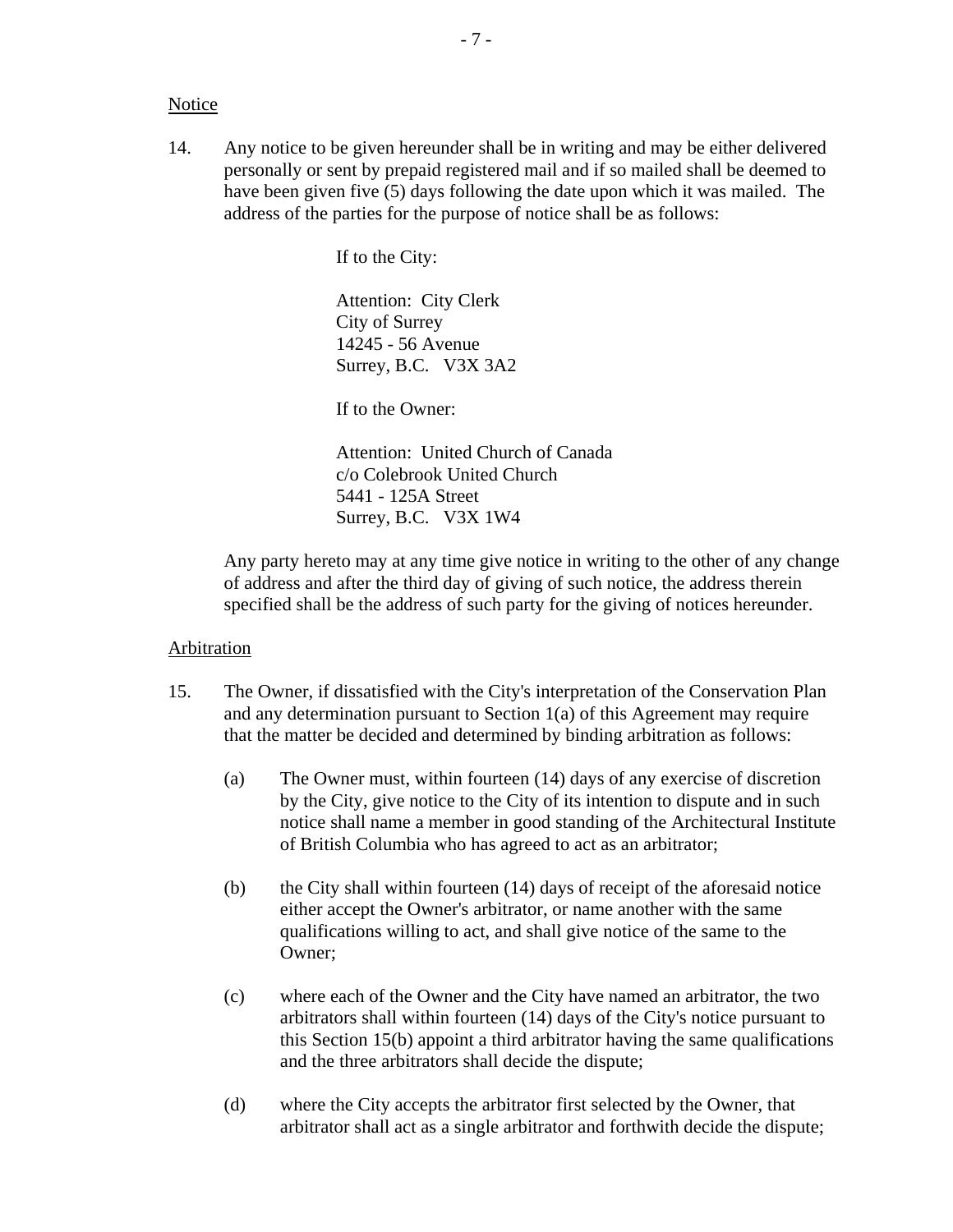- (e) any arbitrator's decision in respect of the exercise of a discretion by the City shall be final, conclusive and binding on all parties.
- 16. Without limiting the City's power of inspection conferred by statute and in addition thereto, the City shall be entitled at all reasonable times and from time to time to enter onto the Lands for the purpose of ensuring that the Owner is fully observing and performing all of the restrictions and requirements in this Agreement to be observed and performed by the Owner, and wherever possible, when an inspection of the lands is undertaken, the City shall provide reasonable notice to the Owner.

## Headings

17. The headings in this Agreement are inserted for convenience only and shall not affect the construction of this Agreement or any provision hereof.

#### Schedules

18. All schedules to this Agreement are incorporated into and form part of this Agreement.

#### Number and Gender

19. Whenever the singular or masculine or neuter is used in this Agreement, the same shall be construed to mean the plural or feminine or body corporate where the context so requires.

#### Interpretation

20. Terms used in this Agreement that are italicized are defined in the Municipal Act, and the Heritage Conservation Act, R.S.B.C. 1996, Chapter 187, as amended, reenacted or consolidated from time to time and any successor statute, and shall take their meaning from those Acts.

## Successors Bound

21. All restrictions, rights and liabilities herein imposed upon or given to the respective parties shall extend to and be binding upon their respective heirs, executors, administrators, successors and assigns. When the Owner is more than one party they shall be bound jointly and severally by the terms, covenants and agreements herein on the part of the Owner.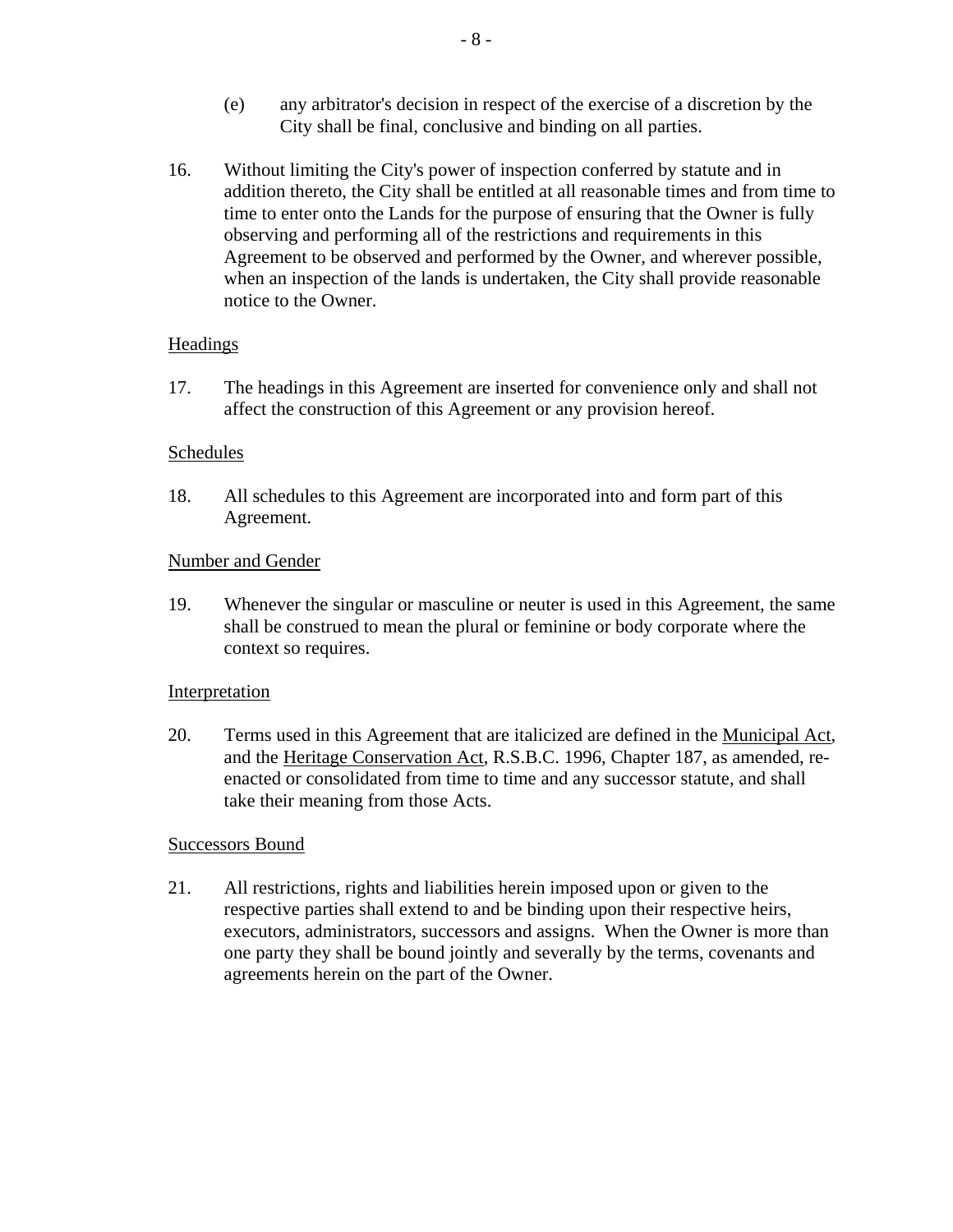Notice to be Filed

22. Notice of this Agreement and amendments to it will be filed in the Land Title Office and once filed, this Agreement and amendments will be binding on all persons who acquire an interest in the Lands

IN WITNESS WHEREOF the Owner and the City have executed this Agreement as of the date first above written.

| Church in the presence of:<br>Name<br><b>Bruce McDonald</b><br><b>Address</b><br>David Jones<br>Occupation<br>The Corporate Seal of<br><b>CITY OF SURREY</b><br>was hereunto affixed in the<br>presence of: | Signed, Sealed and Delivered<br>by the Trustees of Colebrook United |  |
|-------------------------------------------------------------------------------------------------------------------------------------------------------------------------------------------------------------|---------------------------------------------------------------------|--|
|                                                                                                                                                                                                             |                                                                     |  |
|                                                                                                                                                                                                             |                                                                     |  |
|                                                                                                                                                                                                             |                                                                     |  |
|                                                                                                                                                                                                             |                                                                     |  |
|                                                                                                                                                                                                             |                                                                     |  |
|                                                                                                                                                                                                             |                                                                     |  |
|                                                                                                                                                                                                             |                                                                     |  |
|                                                                                                                                                                                                             |                                                                     |  |
|                                                                                                                                                                                                             |                                                                     |  |
|                                                                                                                                                                                                             |                                                                     |  |
|                                                                                                                                                                                                             |                                                                     |  |
|                                                                                                                                                                                                             |                                                                     |  |
|                                                                                                                                                                                                             |                                                                     |  |
|                                                                                                                                                                                                             |                                                                     |  |
|                                                                                                                                                                                                             |                                                                     |  |
|                                                                                                                                                                                                             |                                                                     |  |
|                                                                                                                                                                                                             |                                                                     |  |
|                                                                                                                                                                                                             |                                                                     |  |
|                                                                                                                                                                                                             |                                                                     |  |
|                                                                                                                                                                                                             |                                                                     |  |
| Mayor                                                                                                                                                                                                       |                                                                     |  |
|                                                                                                                                                                                                             |                                                                     |  |
|                                                                                                                                                                                                             |                                                                     |  |
| Clerk                                                                                                                                                                                                       |                                                                     |  |

h:\by-laws\adopted\2000\clk14014.blw.doc rdd 04/04/06 09:53 AM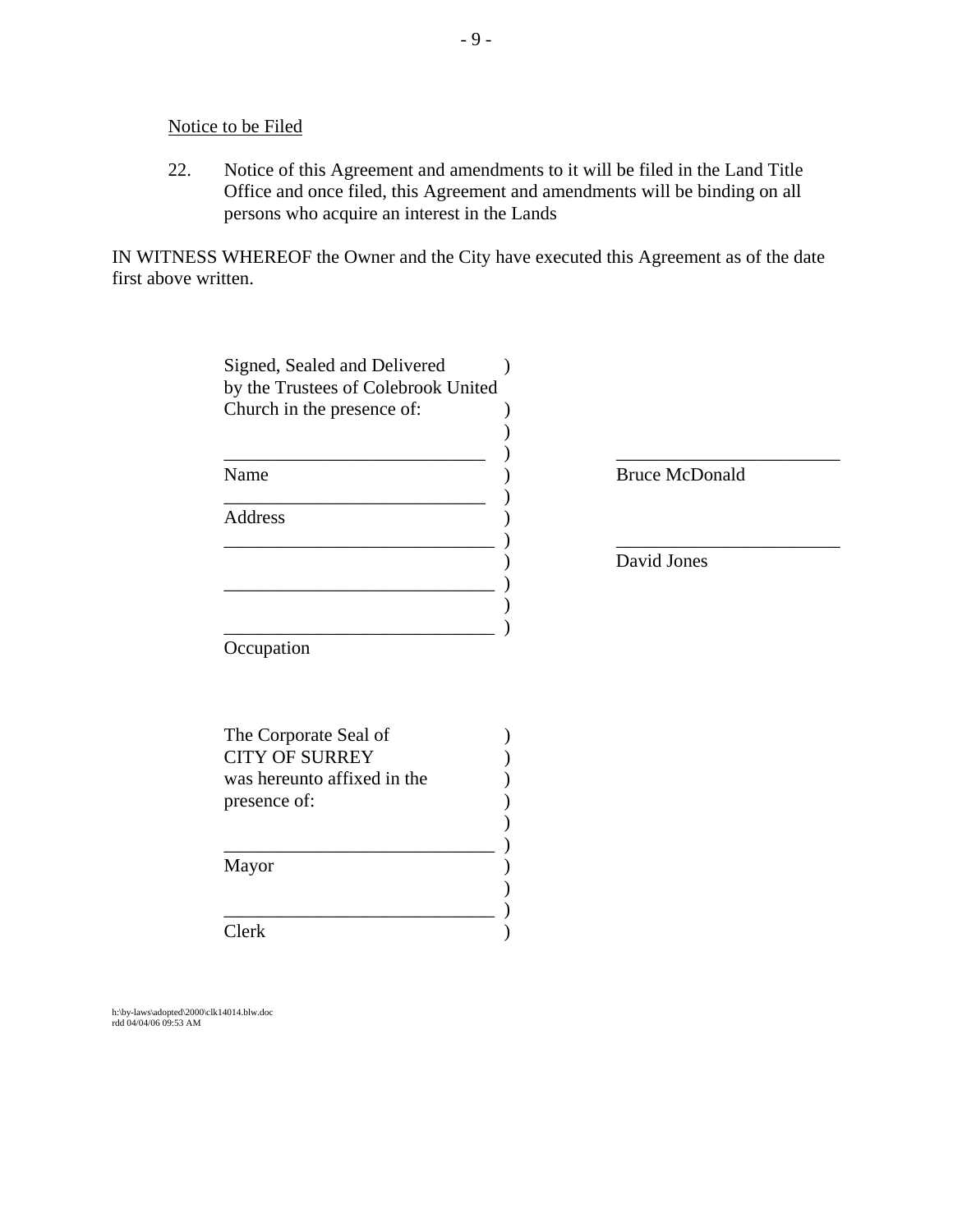# **SCHEDULE "A"**

# **Conservation Plan**

## Part I - Historical and Architectural Background

- 1. The Colebrook United Church is identified on the attached photographs dated October 1999, and Architectural Drawings consisting of the Site Diagram (March 2000), Site Plan and Floor Plans titled A-1.1, A-8 (July 2000) and A-1.2 (March 2000), and Elevations titled A-2.1 (July 2000), A-2.2 (January 2000), A-3 and A-4 (September 1999).
- 2. The Church was built in 1959, designed by W. Ralph Brownlee and Associates, Architects based in West Vancouver, and constructed by Harvey Kent, Building Contractor. It is designed in an A-frame West Coast style common to the late 1950 and early 1960's, which features wood cladding and trim, with the roof defining much of the form and modern detail including large stained glass windows in the front gable.
- 3. The Church was built on the same property as the earlier Colebrook United Church, on what was then known as Station Road, now 125A Street. The older building was moved to this site in 1947 from an unspecified location, when it was formally consecrated to serve as the community parish. Its true date of construction is not known, although its style suggests a building of about 20 years earlier. In 1959, when the new Church was built, the old building was converted to a hall for church and other community activities. The Church Hall featured tripartite peaked stained glass windows, the middle window having a higher peak than the flanking windows. These are identified as the memorial windows dedicated to Mr. & Mrs. George Frith. The side windows were placed in singles with large rectangular panes stained in plain pale colours.

The connection between McLellan Road and the South Colebrook Railway Station on the Great Northern Railway was along Station Road. The Church, located on this road, has played a significant role in the local community since 1947.

- 4. The Church is in its original location, facing 125A Street, as outlined on the Site Plan attached to and forming part of this Agreement.
- 5. The Church is basically rectangular in plan with a narrow wing extending to the north serving as the church offices, small kitchen and lounge, and connecting to the older building, the church hall. The design of the Church is based on a steep pitch roof form topped by a simple cross at the roof peak. The roof overhang is flared, with the greatest extension at the peak, and narrowing down toward the eaves.
- 6. The lower front of the Church Sanctuary features a rough cut stone facing. This east wall is asymmetrical to the main portion of the Church Sanctuary, extending briefly along the north side of the Church. On this side of the Church, the wall frames a recessed main entrance of two solid oak doors. On the east side of the entrance, the wall corner is a right angle, while on the west side of the entrance the stone wall is curved. The Church's cornerstone is placed within this curved wall, and this wall extends to the inside of the main entry hall.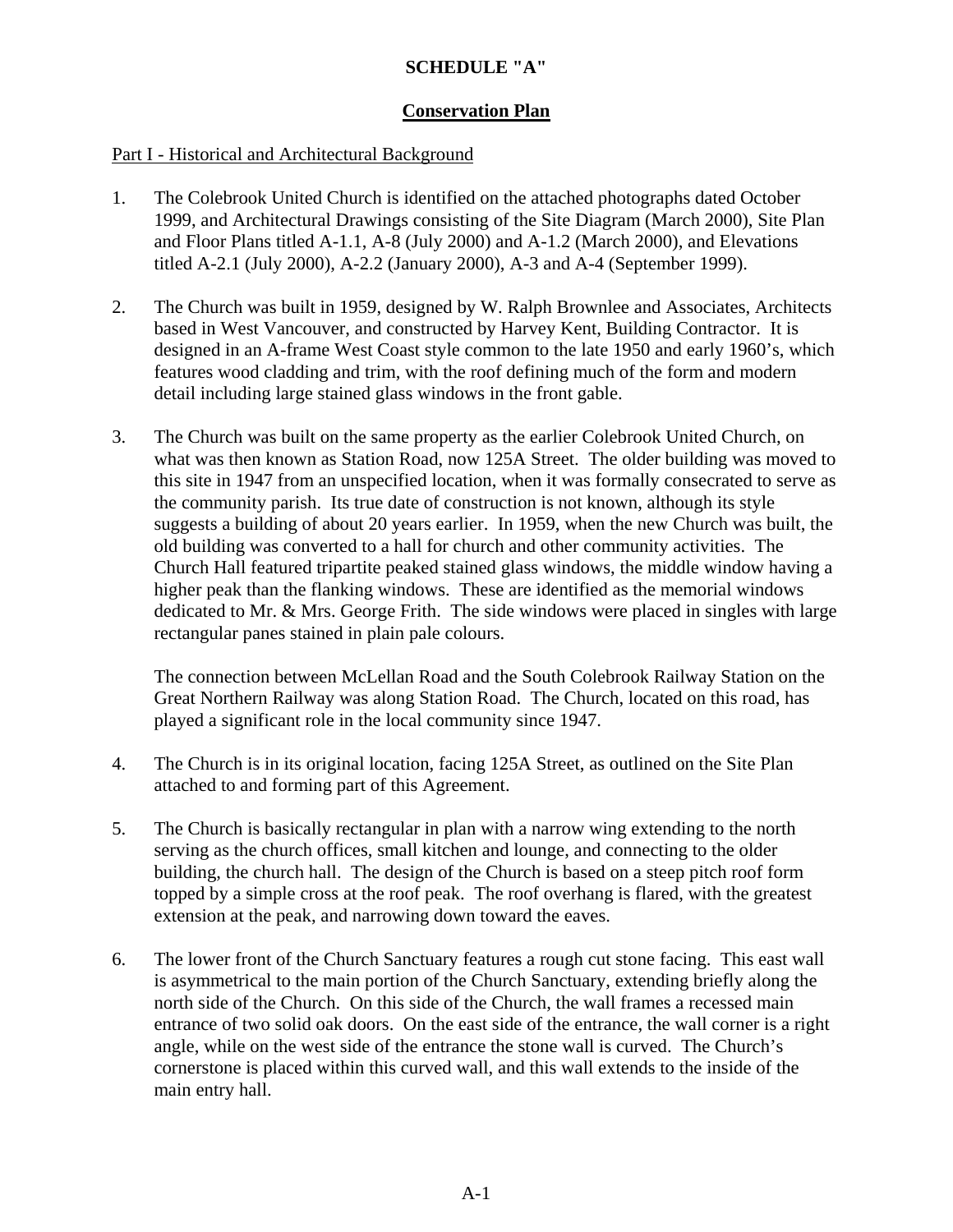The remainder of walls are clad in a vertical channel cedar. The inner panel of the two main doors have a distinctive pattern of vertical squared grooves on both the interior and exterior facing. Vertical channel cedar wood cladding covers the remainder of the main floor and the gables. The wood cladding has been painted a pale blue-grey.

The roof frames the modern stained glass windows in the front gable facing 125A Street, divided by wood muntins into five extended vertical sections. Memorial stained glass windows also run horizontally along the upper section of the north and south sides of the Sanctuary. The panes were originally a translucent light yellow, and all except ten (five on the north side above the main entrance and five on the south side opposite to the main entrance) have been replaced with memorial leaded stained glass windows depicting Biblical scenes. Each panel is divided by wood mullions. Memorial stained glass windows are also located on either side of the oak doors.

- 7. The significant landscape features, as identified on the Site Plan and First Floor Plan (First Phase) (Drawing A-1.1), include two mature fir trees located to the north of the Church, and two fir trees to the south of the Church. Both groups of trees are in close proximity to 125A Street.
- 8. The restrictions and requirements pertaining to the Lands are limited to the structure and exterior of the Church, and any portion of the rough cut stone facing at the north-east corner of the Church Sanctuary that may be located at any future time inside the Church, as identified on the Site Plan.

## Part II - Standards and Specifications of Restoration and New Construction

1. Additions to the existing Church are proposed to be made in two phases. Phase 1 will consist of construction of the new hall, pre-school facility, storage and washrooms to be located to the west side of the existing Church. This addition is identified in the Site Diagram, Floor Plans (First Phase) (Drawings A-1.1 and A-8) and Elevations (First Phase) (Drawing A-2.1) attached to and forming part of this Agreement. Upon completion of these structures, the old church hall will be removed in order to accommodate on-site parking.

Phase 2 will consist of an expanded Narthex and offices to be located on the north side of the existing Church. This addition is identified in the Site Diagram and Floor Plan (Second Phase) (Drawing A-1.2) and Elevations (Second Phase) (Drawing A-2.2) attached to and forming part of this Agreement.

The interior of the existing Church will not be affected by these additions, and no restoration, rehabilitation, replication, repair, replacement or maintenance of the interior will be necessary as part of this Agreement.

2. The tripartite stained glass memorial windows from the older Church Hall, as identified on the photographs, are to be restored as part of Phase 1 construction. Broken panes are to be repaired. Those panes that cannot be repaired, and those panes that are missing, shall be replaced with ones matching the original colour and glass texture. These windows are to be incorporated in the same size and configuration framed by a peaked roof gable placed above the existing administration offices fronting 125A Street, as identified in the attached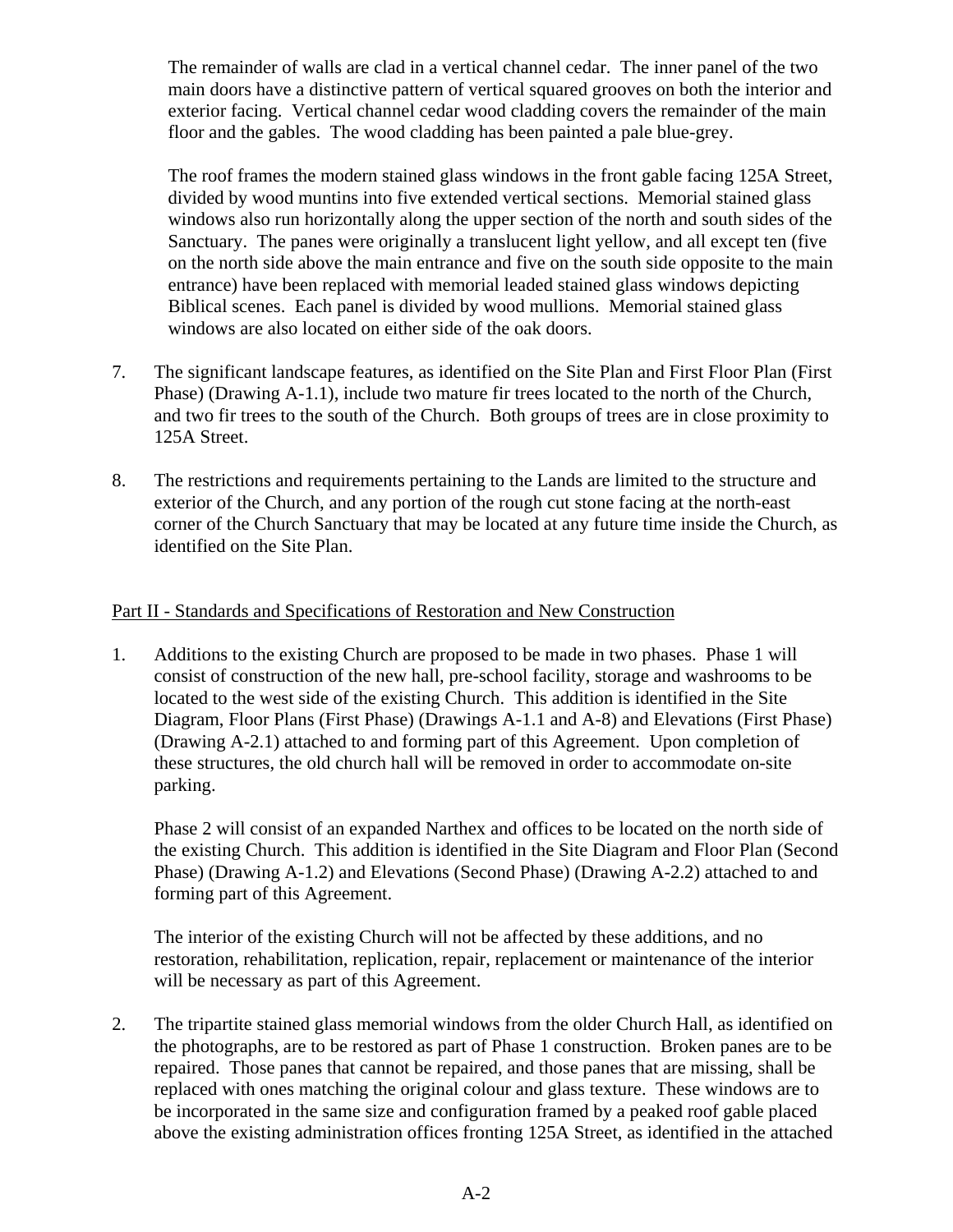Roof Plan and Second Floor Plan (First Phase) (Drawing A-8), and Elevations (Drawing A-2.1).

- 3. For the Phase 1 addition on the west side of the Church, identified as the hall and pre-school area, the cladding and the windows should follow the form of the 1959 portion of the Church, as identified in the attached Elevations (Drawing A-2.1).
- 4. The Phase 1 restoration, rehabilitation, replication, repair, replacement and construction specified in items 1, 2 and 3 shall be completed within two (2) years of the signing of this Agreement.
- 5. For the Phase 2 addition, identified as the Narthex and the offices, the cladding and the windows should follow the form of the 1959 portion of the Church, as identified in the attached Elevations.
- 6. In Phase 2, the oak memorial doors and memorial stained glass windows on either side of these doors will be moved to the east end of the Narthex fronting 125A Street. Clear glass windows will be incorporated on both sides of the relocated memorial stained glass windows, and will extend along the north side of the Narthex as shown on the First Floor Plan (Second Phase) (Drawing A-1.2) and Elevations (Second Phase) (Drawing A-2.2) attached to and forming part of this Agreement. This will ensure that the rough cut stone wall to be enclosed within the Narthex addition is visible from 125A Street. These windows may be divided by vertical mullions following the style of vertical windows found in other parts of the Church.
- 7. The existing north wall cladding on the Church Sanctuary will be removed and placed on the north wall of the Narthex as part of Phase 2. If this cladding proves to be impossible to remove without damaging it, then replacement cladding on the north wall is acceptable, provided that it is identical to the original channel cedar siding.
- 8. The timing of Phase 2 restoration, rehabilitation, replication, repair, replacement and construction specified in items 5, 6 and 7 is contingent upon availability of adequate funding.
- 9. The floor area of Phase 1 and 2 additions is to be restricted by the floor area ratio and lot coverage as specified in Schedule "B" of this Agreement.
- 10. Following completion of the Narthex addition on the north side of the Church, as identified on the First Floor Plan (Second Phase) (Drawing A-1.2) attached to this Agreement, the owner will have the option to connect the Narthex with the Church Sanctuary. This connection will be by a maximum of two sets of double doors. Each set of double doors shall be limited to a maximum width of 1.8 metres (6 feet).
- 11. Building plans of all restoration, rehabilitation, replication, repair, replacement and construction and construction associated with this Part of the Conservation Plan will require referral to the General Manager, Planning & Development and the Heritage Advisory Commission for review.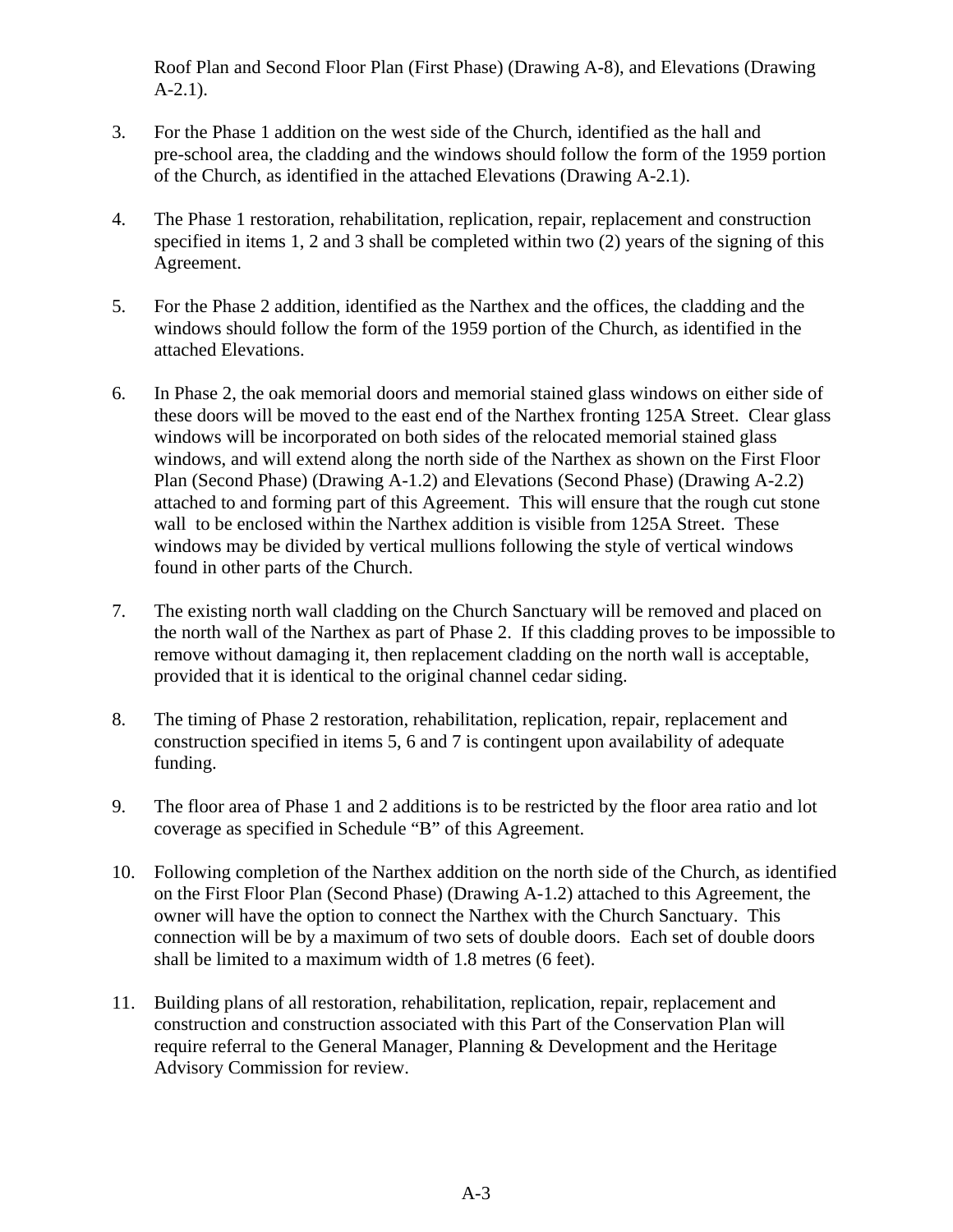# Part III - Continued Maintenance and Protection

- 1. Wherever possible, original exterior features of the Church shall be retained. If any original features must be replaced, the new material shall be identical to the original. Where original features were removed through earlier renovations or alterations, and the replacements were not in keeping with the original style of the building, any subsequent replacement of these exterior features shall complement the building's heritage style.
- 2. This Agreement specifies that if Colebrook United Church is sold, the memorial windows and doors specified below may be removed. These include:
	- a) Double oak entrance doors facing 125A Street;
	- b) Memorial windows on both sides of the double oak entrance doors;
	- c) Upper memorial windows in the Church Sanctuary consisting of six sections totaling thirty panes;
	- d) Tripartite stained glass memorial windows from the 1947 Church Hall dedicated to Mr. & Mrs. George Frith; and
	- e) Any future memorial objects attached to the building.
- 3. The Church shall be maintained to prevent water intrusion and damages from sun, wind, weather, animals and vandalism. This includes the replacement of roofing when necessary, and staining or painting to protect exterior features.
- 4. Colours shall be in keeping with the historical style of the building as outlined in Part II of this Agreement. The cladding and related surface of the structures shall be painted in a tasteful choice of earth-tone colours which complement the surroundings and environment. Trim should be painted white or off-white.
- 5. The section of the Lands surrounding the Church that conveys the original historic character of the property, including the area surrounding the two mature fir trees located on the north side of the Church, shall be either maintained in its original state or modified provided the changes are minor and in keeping with the period and historical significance of the site. The two groups of fir trees, as identified on the attached Site Plan and First Floor Plan (First Phase) (Drawing A-1.1) and photographs, are to be retained, but can be trimmed under the advice and guidance of a qualified Arborist.
- 6. All rehabilitation, replication, repair, replacement and maintenance associated with this Part of the Conservation Plan will require referral to the General Manager, Planning & Development and the Heritage Advisory Commission for review.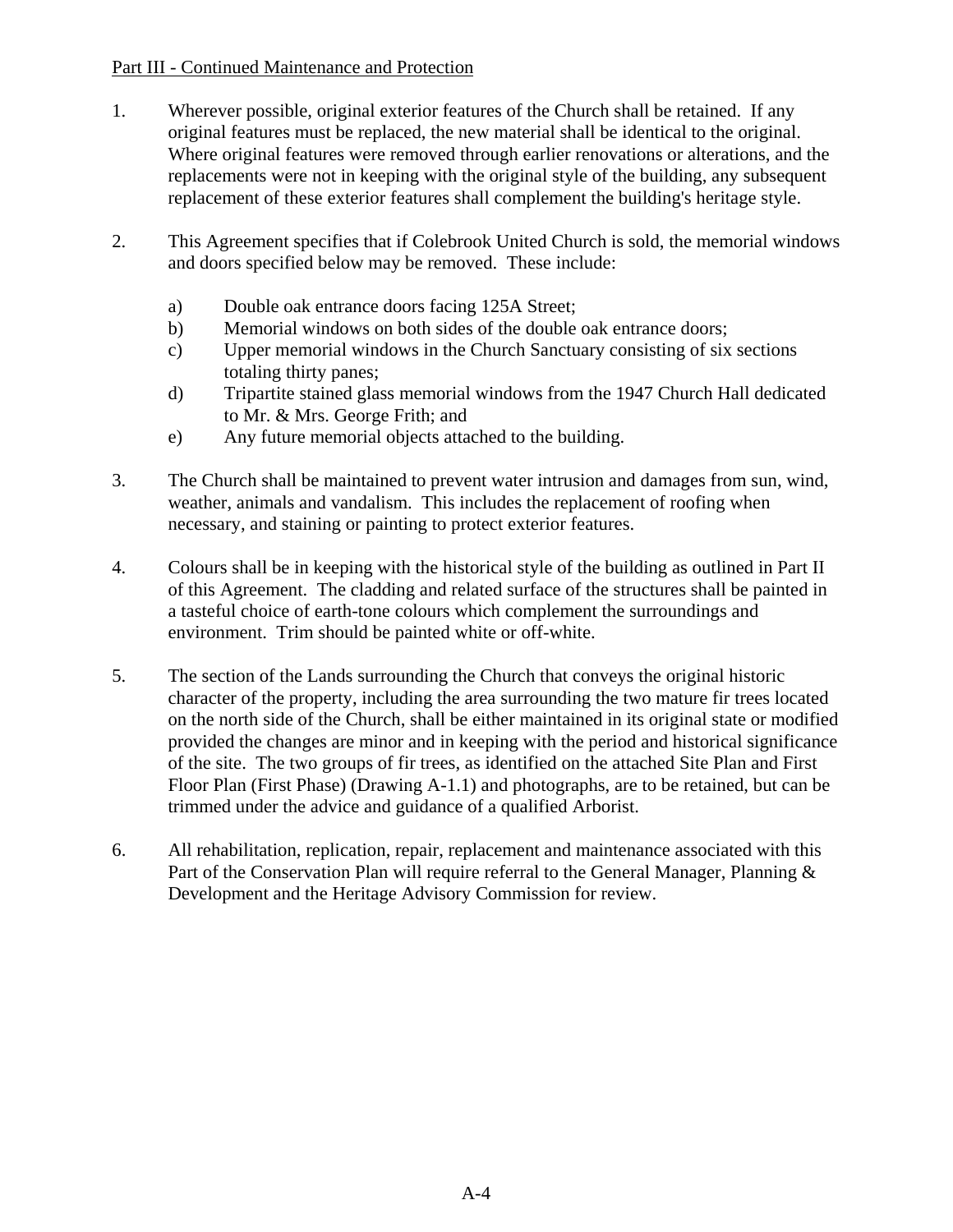# Photographs of Colebrook United Church:



East elevation of Church fronting 125A **Street** 

North elevation of Church, with two mature fir trees in foreground

Two solid oak main entry doors and cornerstone to the right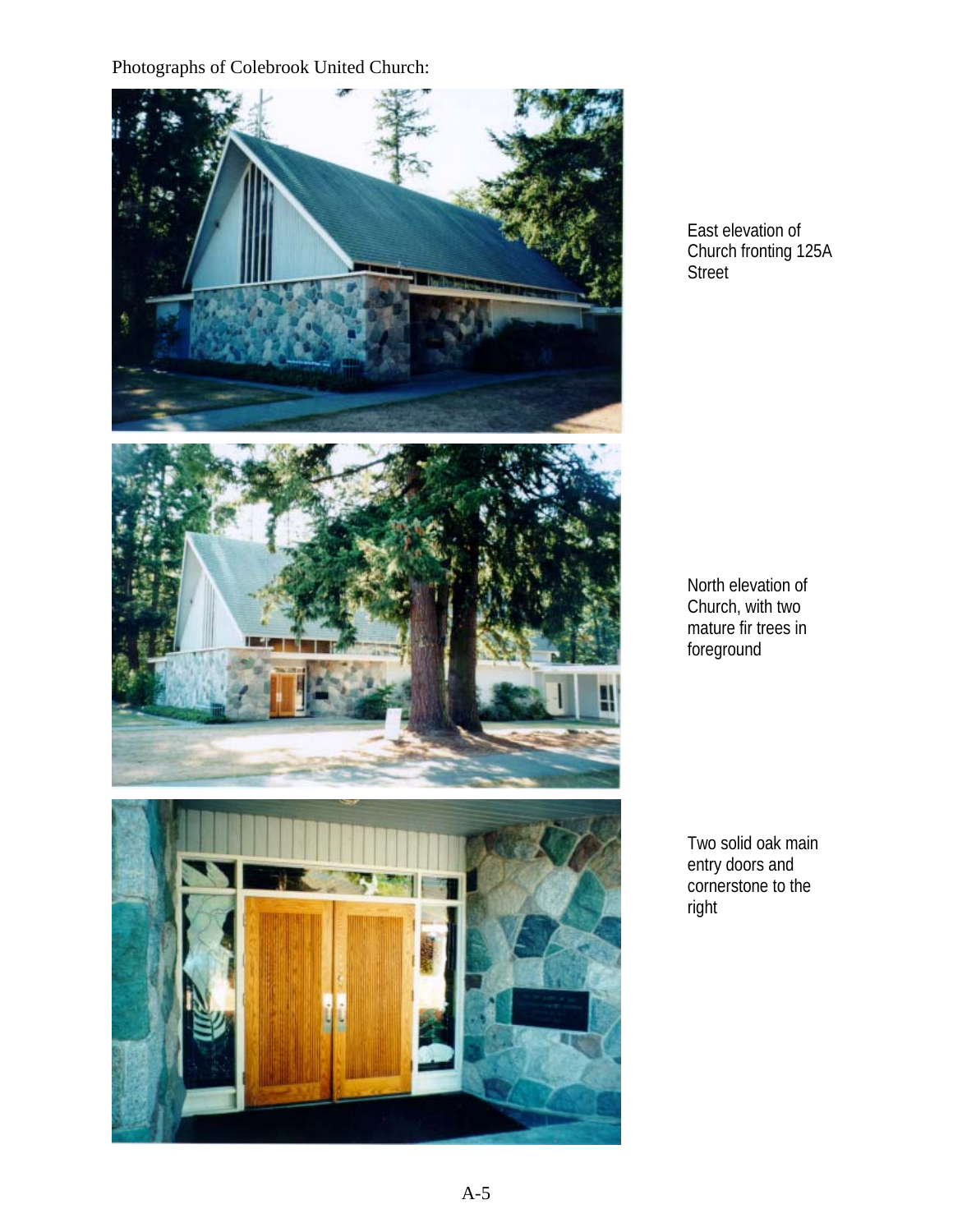

Colebrook United Church (1959) in foreground and Church Hall (1947) in background as seen from 125A Street

Tripartite stained glass memorial windows dedicated to Mr. & Mrs. George Frith, located in Colebrook United Church Hall (1947)

Colebrook United Church Hall (1947) as seen from 125A Street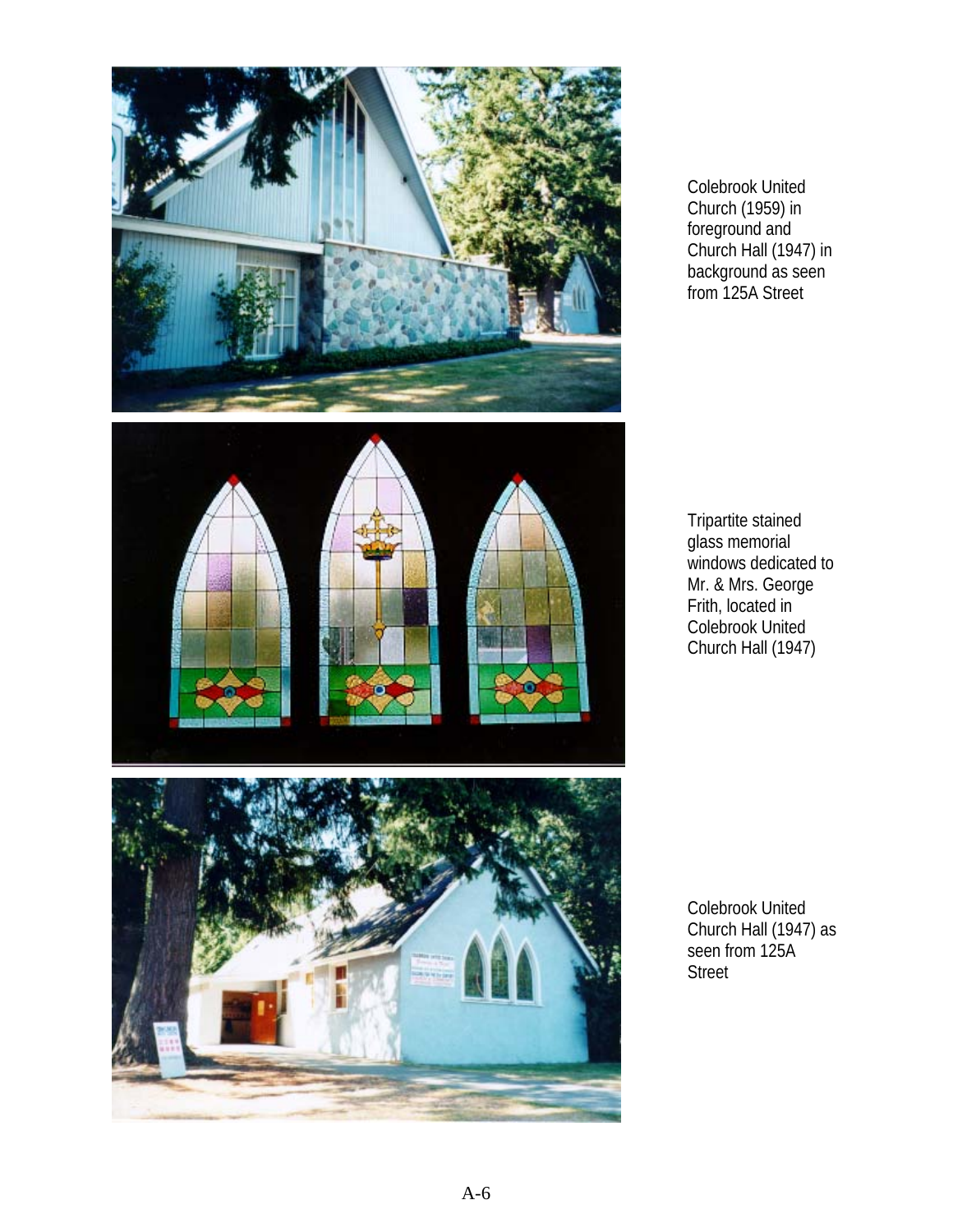

Stained glass window in east wall of the Church **Sanctuary** 



Curved stone wall extending from outside the Church Sanctuary to inside the main entrance



Inside facing of curved stone wall extending from outside the Church Sanctuary to inside the main entrance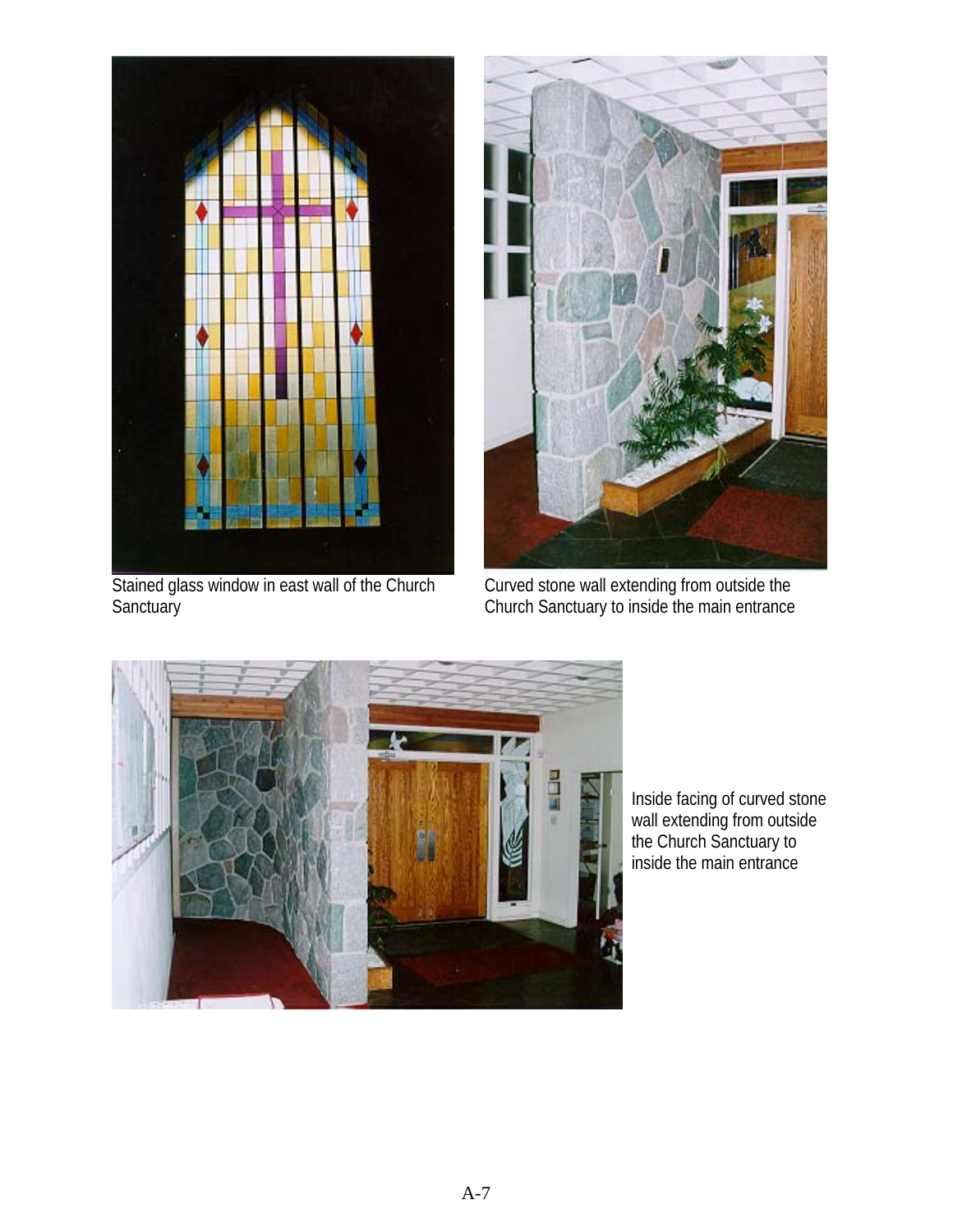# Architectural Drawings of Colebrook United Church

# Site Diagram



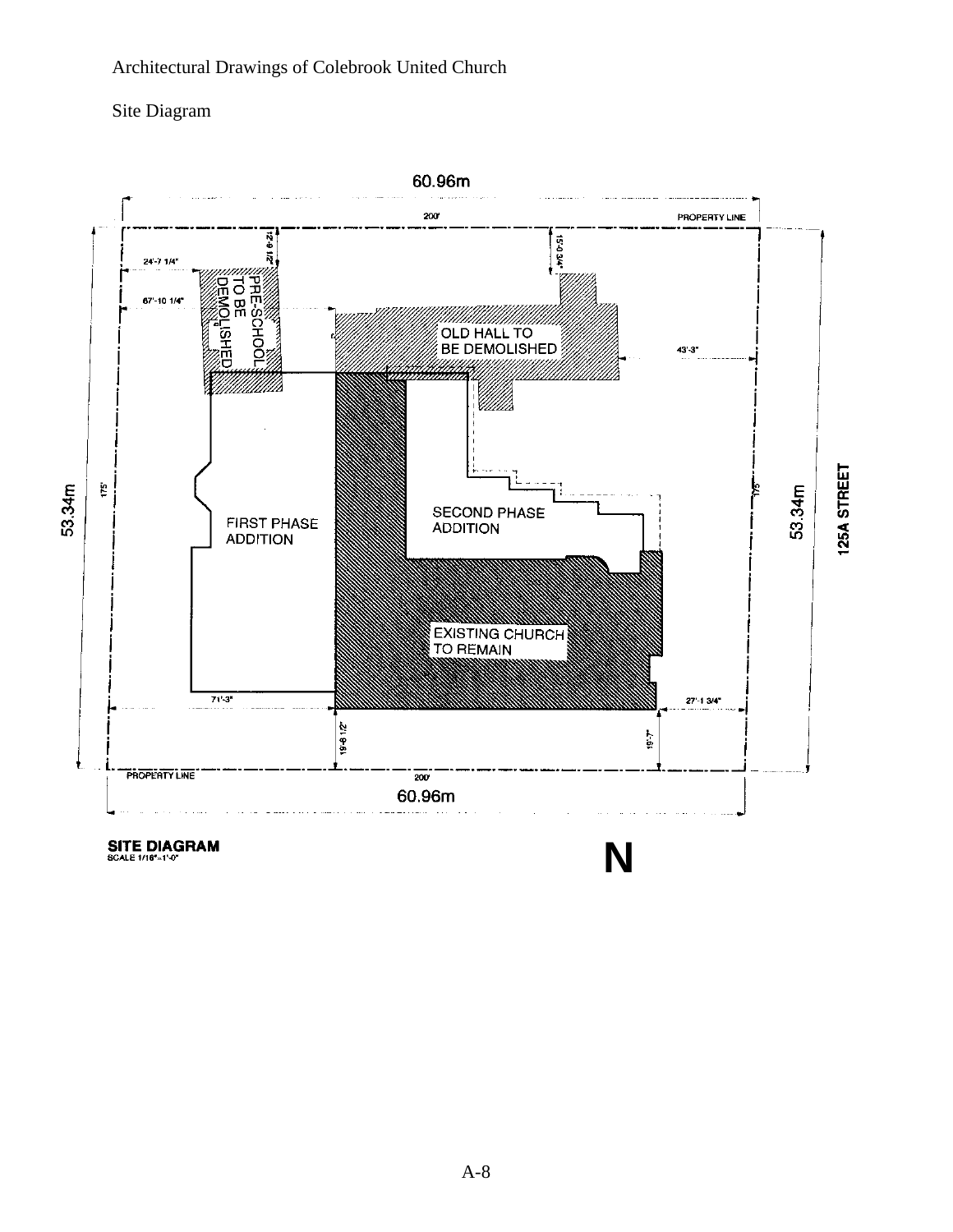

Site Plan and First Floor Plan (First Phase)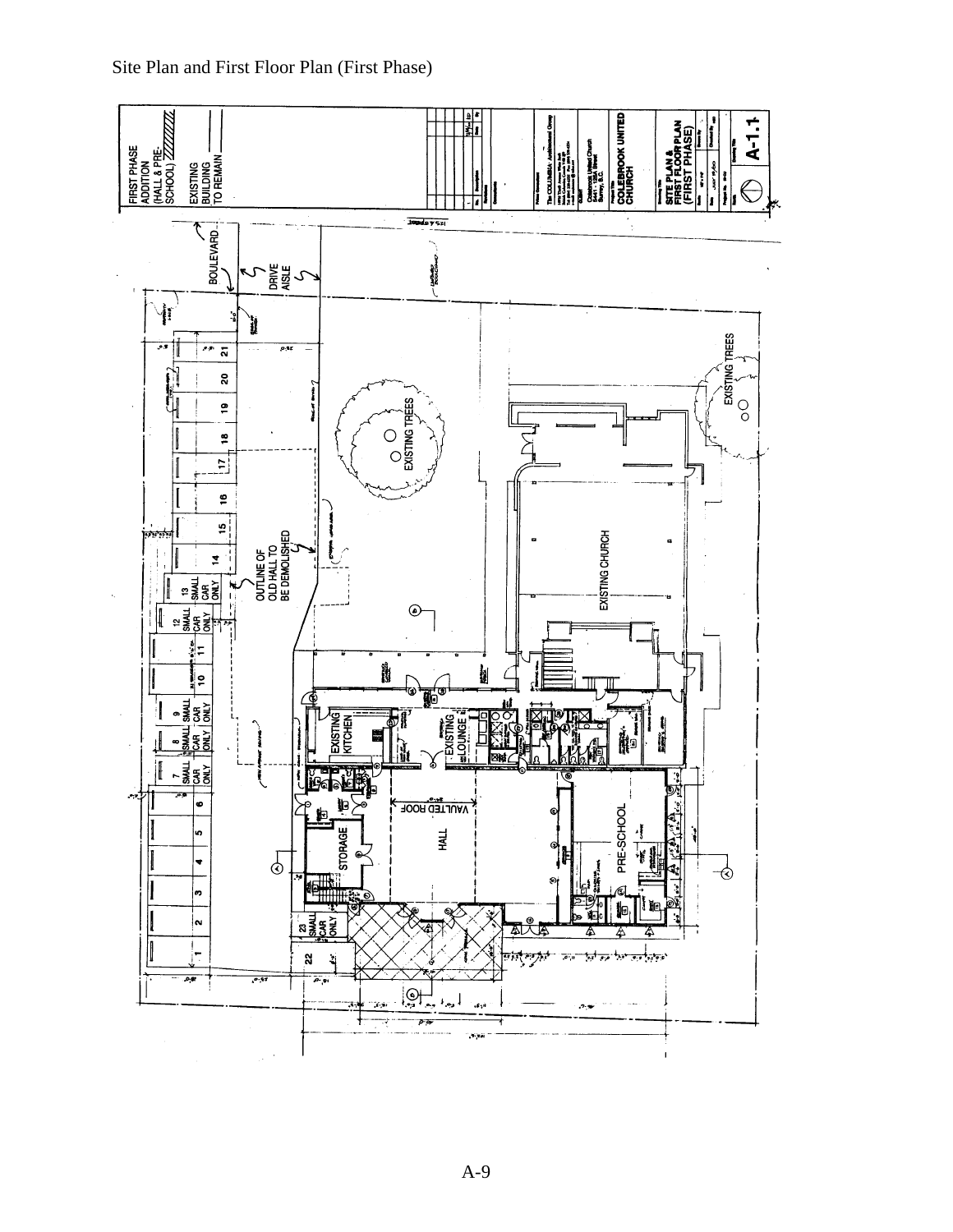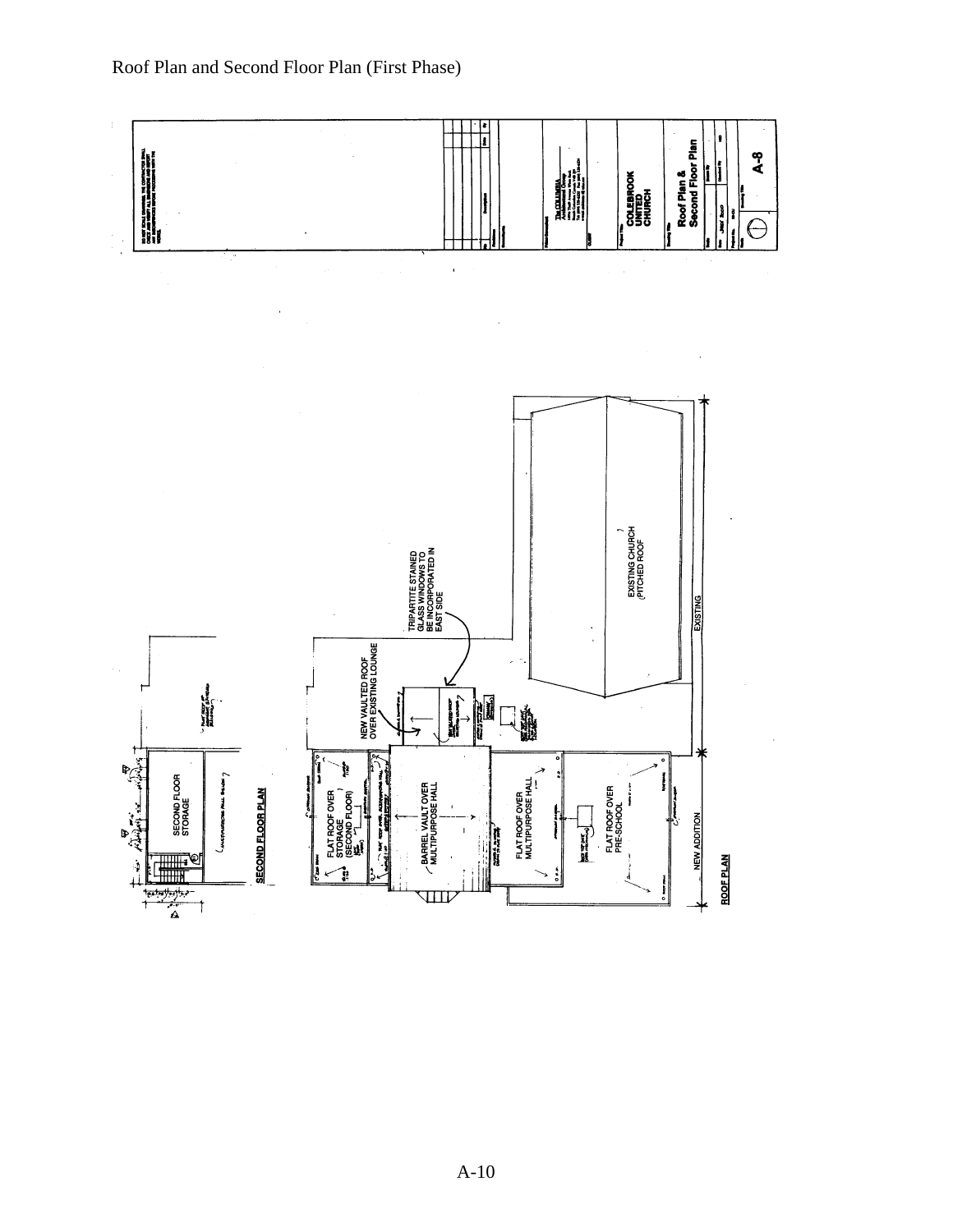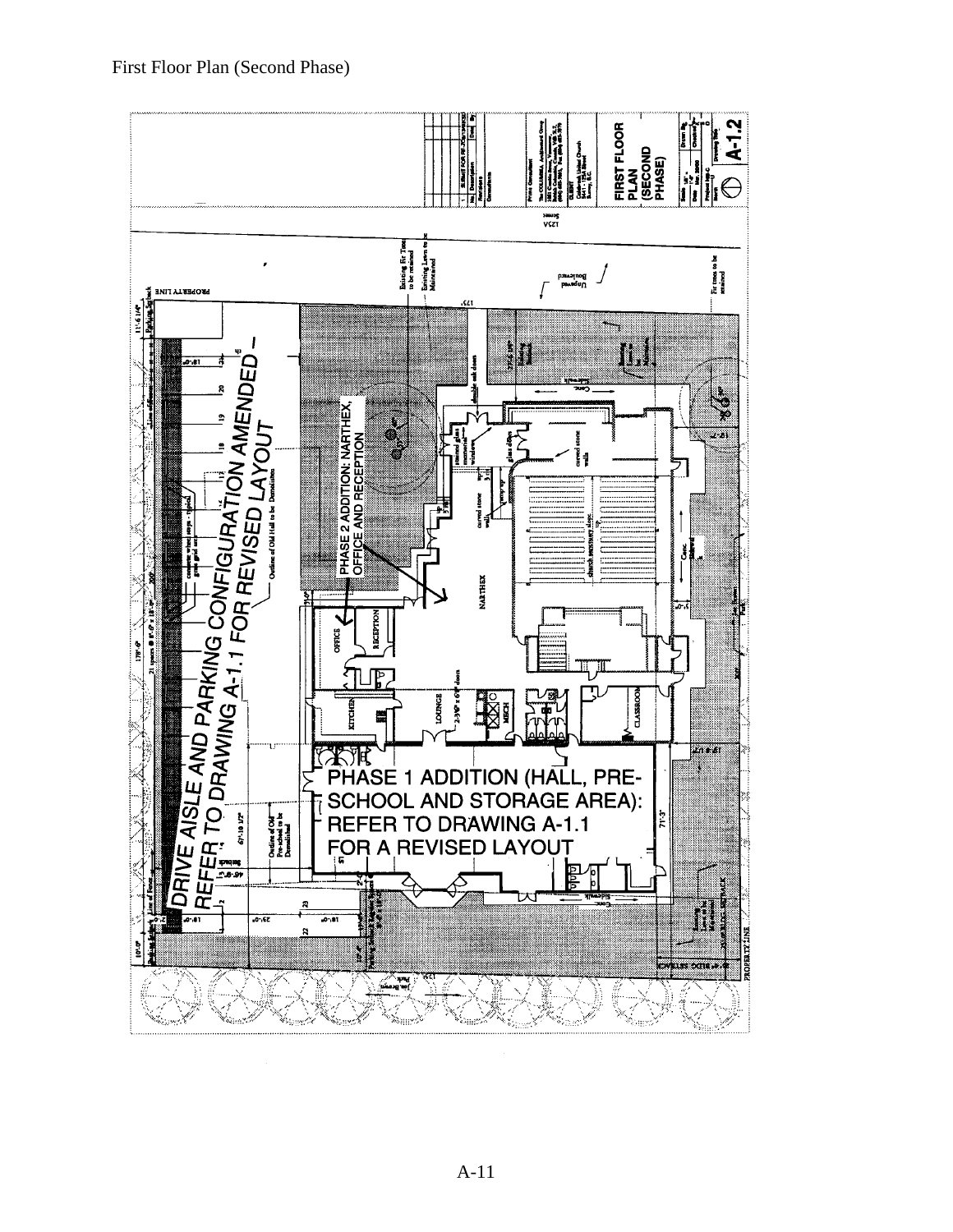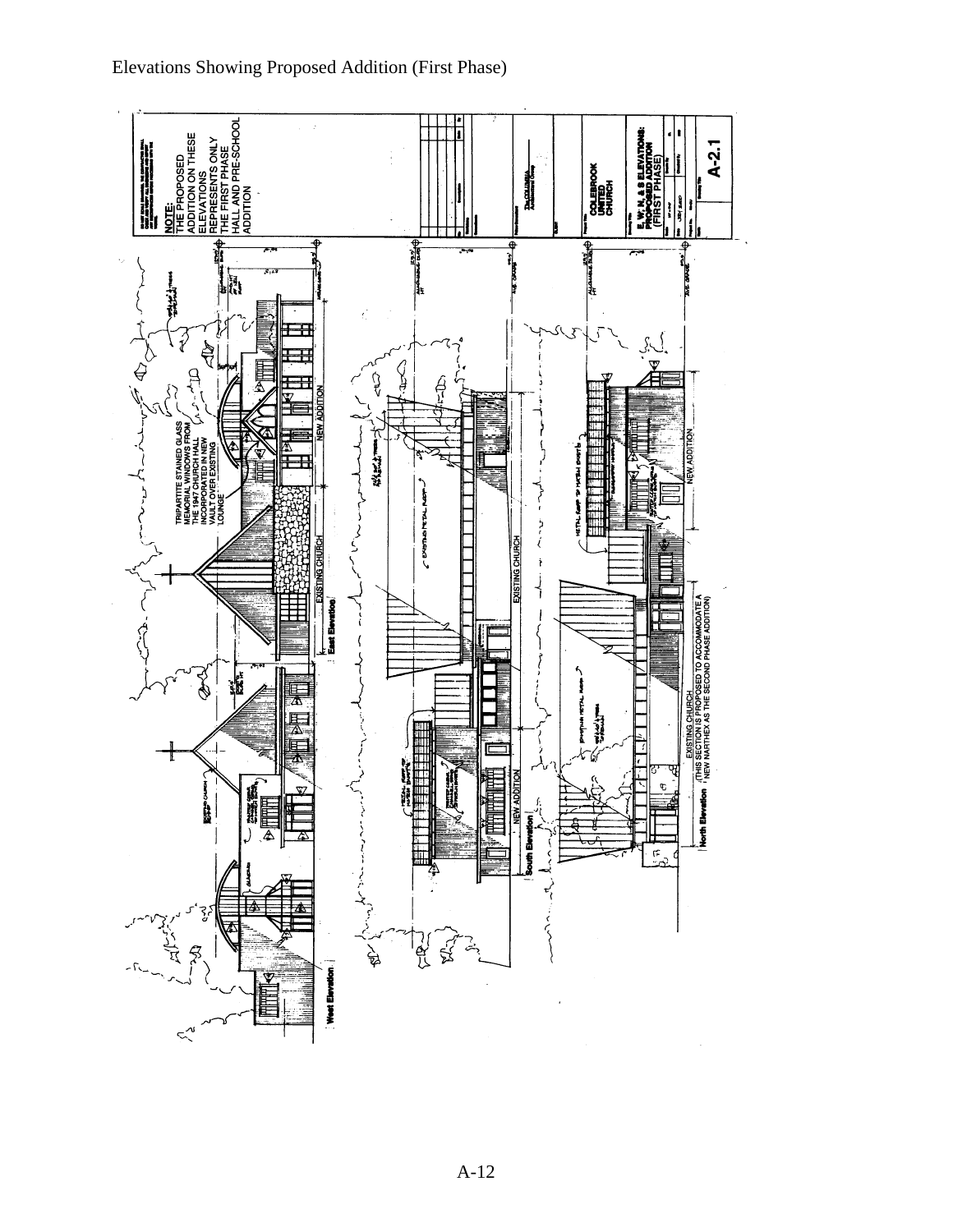Elevations Showing Proposed Addition (Second Phase)

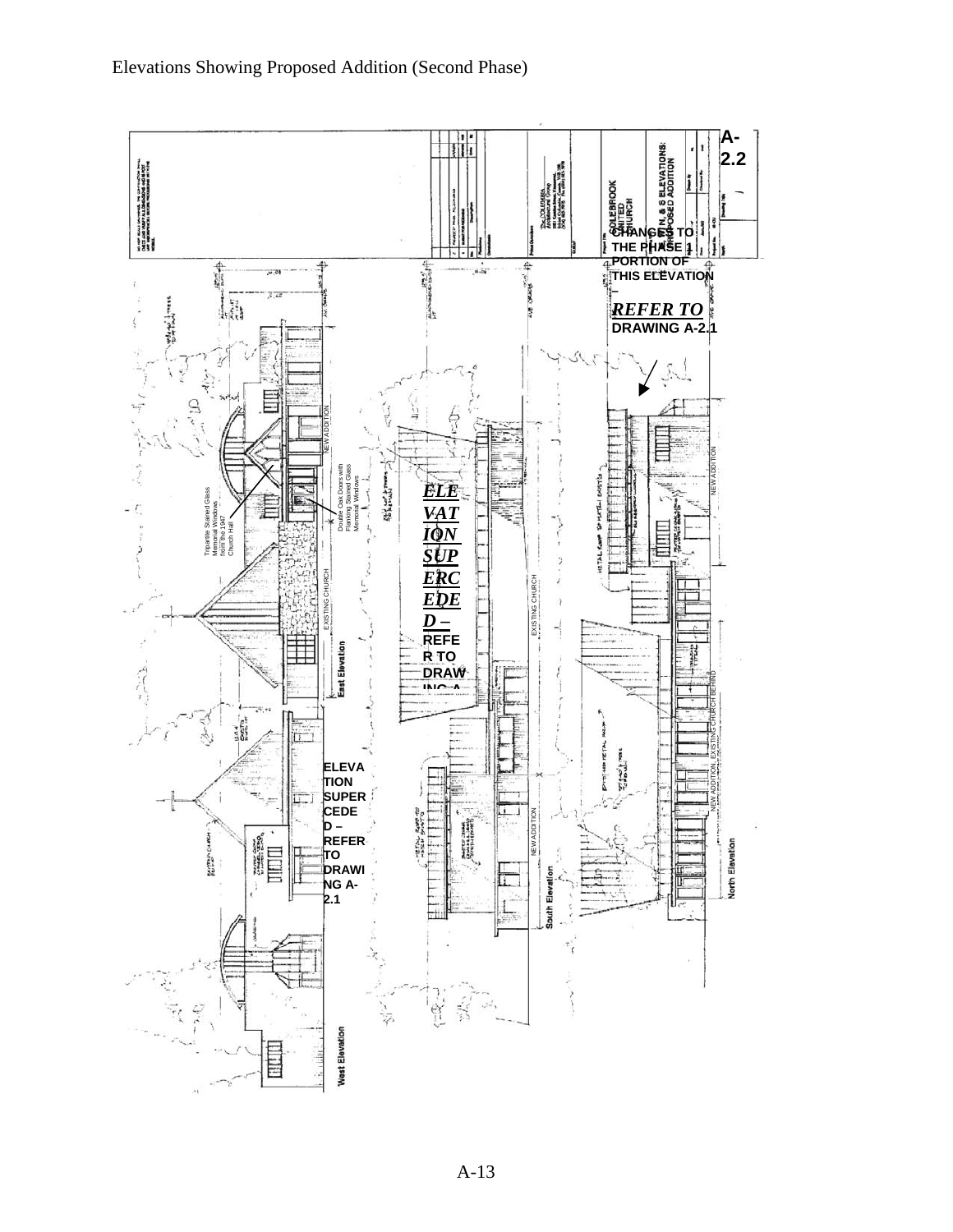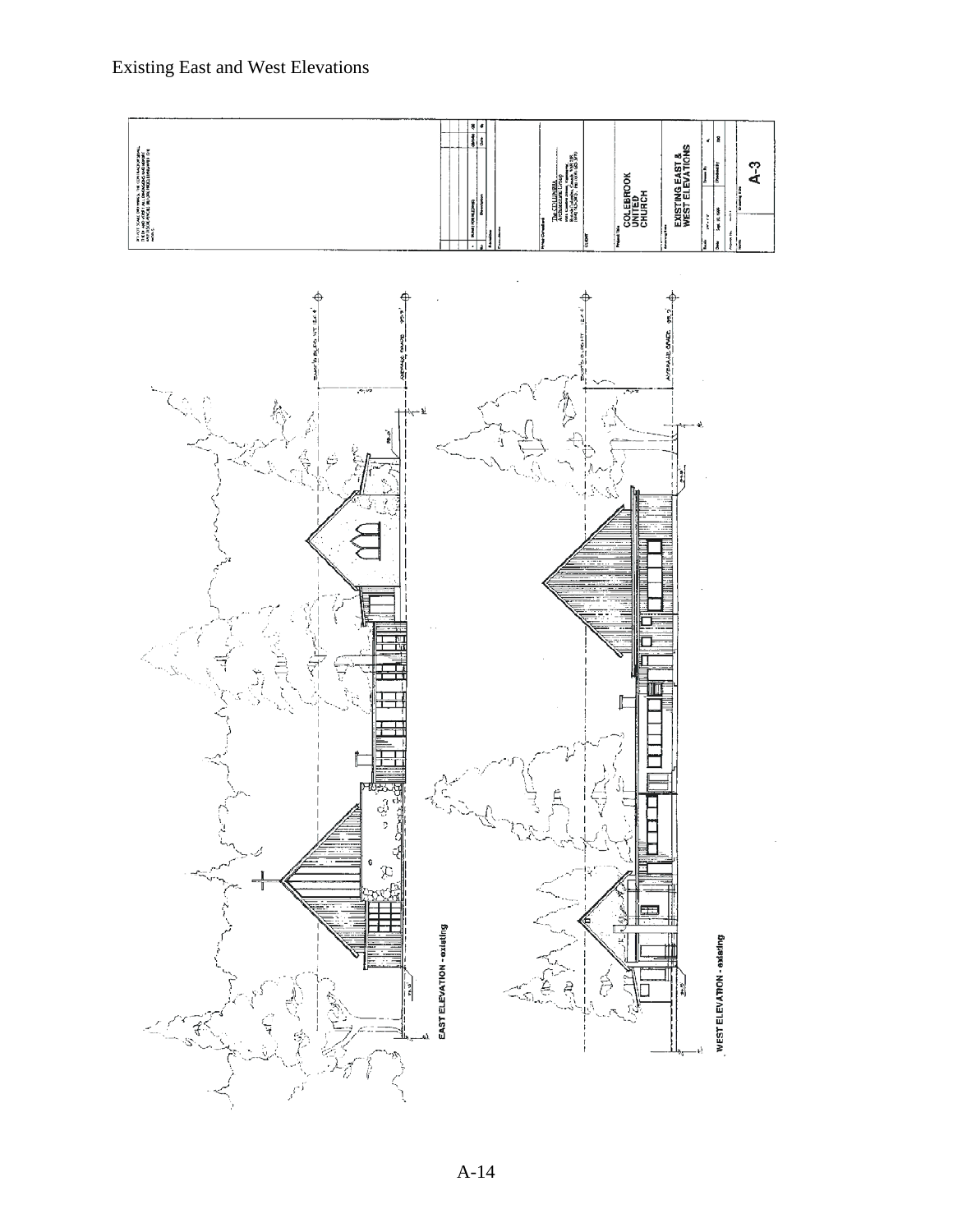

A-15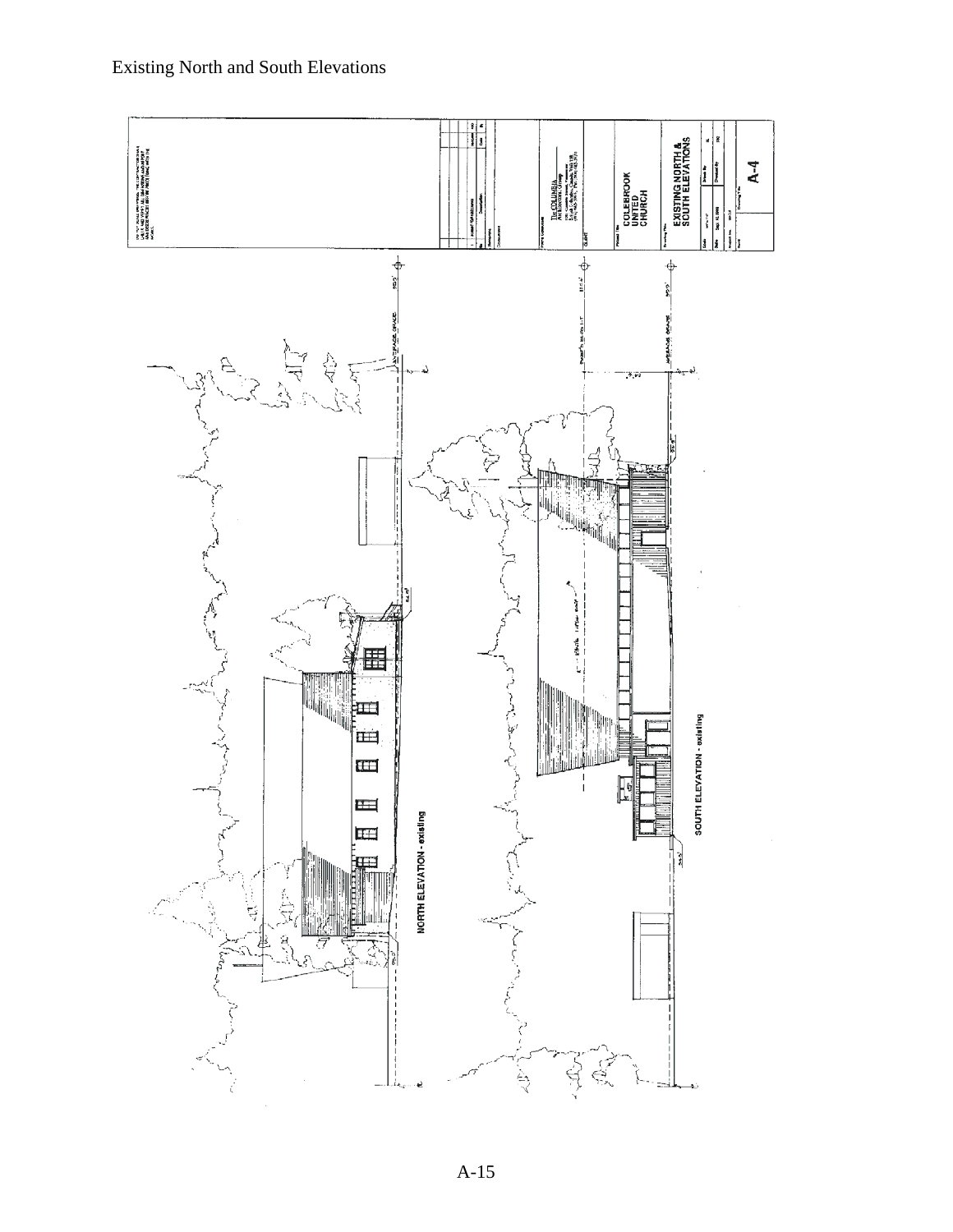## **SCHEDULE "B"**

- 1. Section C, Table C.4 of Part 5 of City of Surrey Zoning By-law, No. 12000, as amended, is hereby amended as follows:
- **I. Part 5, Off-Street Parking and Loading/Unloading, Section C, Table C.4, Parking Requirements for Institutional Uses, is amended by deleting the references to Churches and replacing it with the following:**

| Use      | <b>Required Parking Spaces</b>                                                                                 |
|----------|----------------------------------------------------------------------------------------------------------------|
| Churches | 1.8 <i>parking spaces</i> for every 100 square<br>metres $[1,075 \text{ sq.fit.}]$ of <i>gross floor area.</i> |
|          |                                                                                                                |

2. Part 31, Assembly Hall 1 Zone (PA-1) of City of Surrey Zoning By-law, 1993, No. 12000, as amended, is hereby amended as follows:

# **II. Section D, Density, is replaced with the following:**

 $\epsilon$ 

"The maximum *density* shall not exceed a *floor area ratio* of 0.4."

## **III. Section E, Lot Coverage, is replaced with the following:**

"The maximum *lot coverage* shall be 38%."

## **IV. Section F, Yards and Setbacks, is replaced with the following:**

- "1. All *front yard* and north *side yard setbacks* shall be greater than or equal to the measurement of the *height* of the highest *building* on the *lot*.
- 2. *Buildings* and *structures* shall be sited in accordance with the following minimum *setbacks*:

| Use                                                                            | Setback Front Yard Rear Yard   |                                         | South Side<br>Yard             | North Side<br>Yard                      |
|--------------------------------------------------------------------------------|--------------------------------|-----------------------------------------|--------------------------------|-----------------------------------------|
| <i>Principal</i> and<br>Accessory<br><i>Buildings</i> and<br><b>Structures</b> | 8.3 m.<br>$[27.3 \text{ ft.}]$ | $7.5 \text{ m}$ .<br>$[25 \text{ ft.}]$ | 5.9 m.<br>$[19.5 \text{ ft.}]$ | $8.3 \text{ m}$<br>$[27.3 \text{ ft.}]$ |

,,